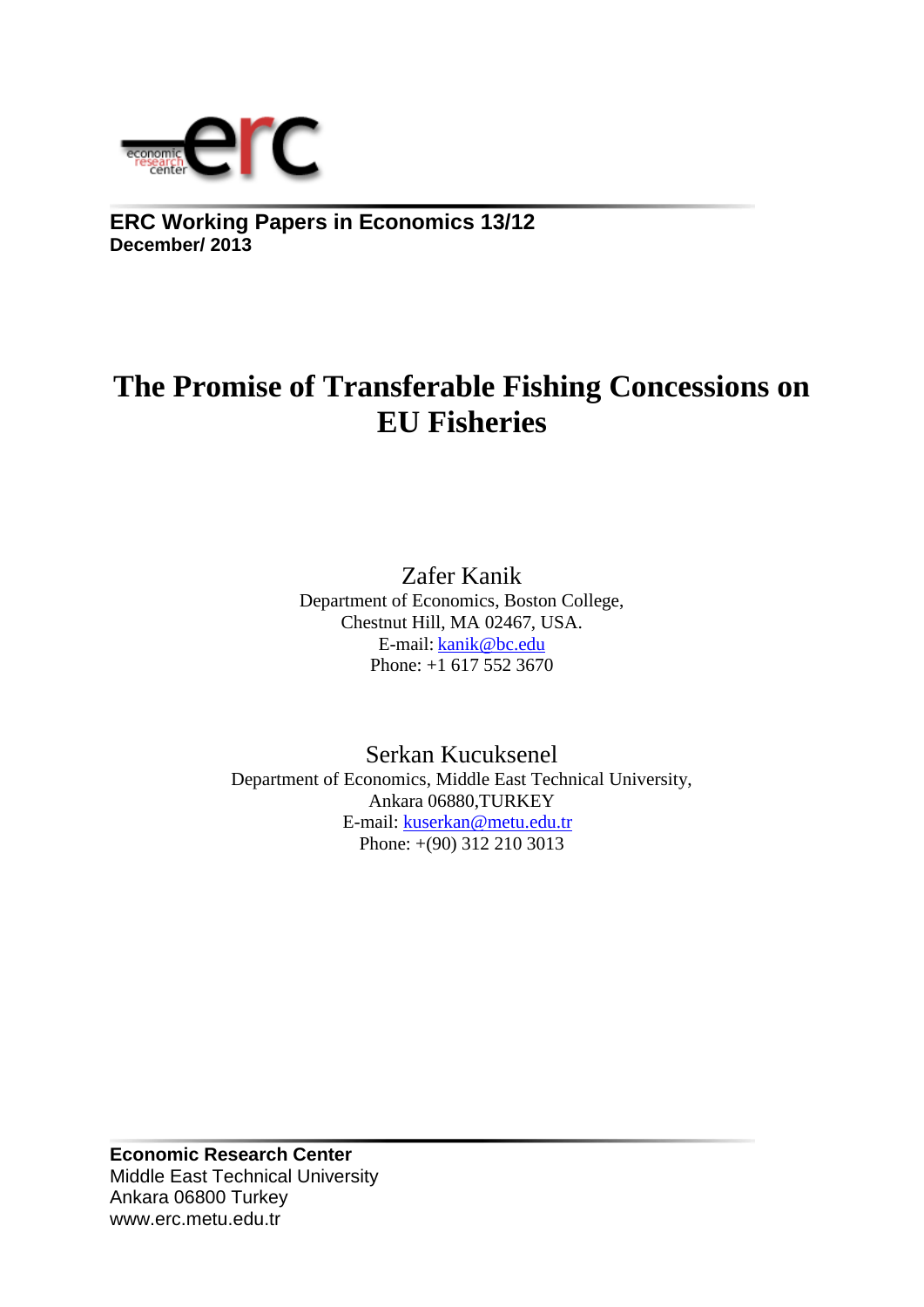The Promise of Transferable Fishing Concessions on EU Fisheries<sup>1</sup>

Zafer Kanik<sup>a</sup> and Serkan Kucuksenel<sup>b\*</sup>

<sup>a</sup> Department of Economics, Boston College, Chestnut Hill, MA 02467, USA. E-mail: kanik@bc.edu; Tel: +1 617 552 3670, Fax: +1 617 552 2308. <sup>b</sup> Department of Economics, Middle East Technical University, Ankara 06800, Turkey. E-mail: kuserkan@metu.edu.tr; Tel: +90 312 210 3013; Fax: +90 312 210 7964. \* Corresponding author.

Abstract: Two of the primary issues of the next Common Fisheries Policy (CFP) reform are maximum sustainable yield (MSY) and transferable fishing concessions (TFCs). The European Commission agreed on implementing TFCs under some major principles including reserving a part of total quotas for small-scale fishermen in order to prevent the reduction in the fish catching sector employment. Besides, the European Commission set the goal of achieving MSY for all European fisheries by 2015. The interrelation between these two objectives should be well understood. In this study, the impact of fishing on total biomass is analyzed under an age-structured model, and the potential effects of TFCs on the achievement process of MSY harvesting conditions are explained. It is shown that the implementation of TFCs, under the major principles defined by the European Commission, has an impact on both the total biomass growth and the time path to reach the goal of MSY. The paper concludes that initial allocation of quotas does matter since reserving quotas for small-scale fishermen reduces the time needed to achieve MSY.

Keywords: Transferable fishing concessions; Maximum sustainable yield, Small-scale fishermen, Individual transferable quotas, Age-structured model.

JEL codes: D02, D04, D47, D78, Q22

<u>.</u>

<sup>&</sup>lt;sup>1</sup> This study was supported in part by a Marie Curie International Reintegration Grant (DIOMFISH, FP7-PEOPLE-2010-RG) within the  $7<sup>th</sup>$  European Community Framework Programme.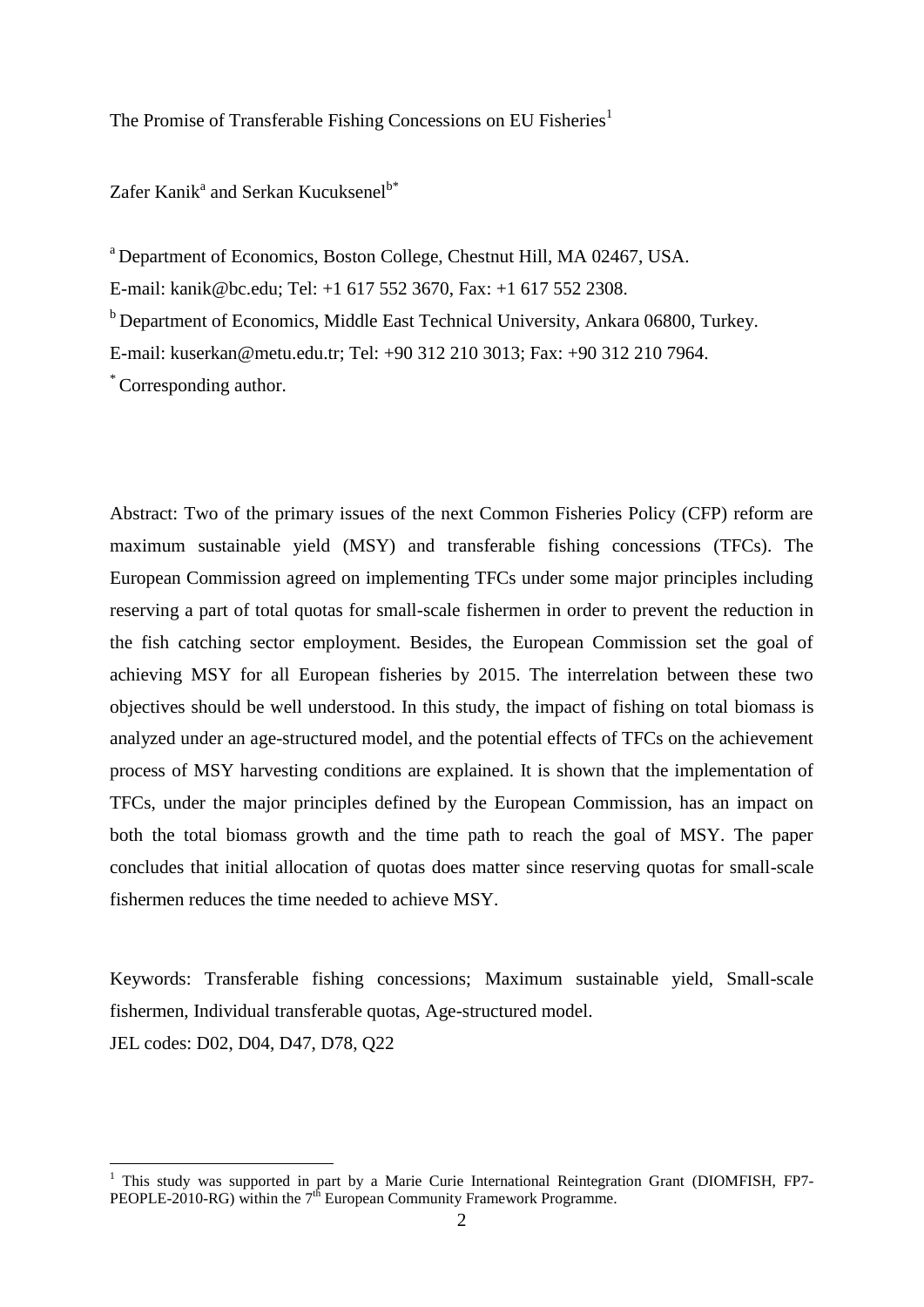#### **1. Introduction**

In the course of time, demand for fish has increased, vessels have become larger and hence fishing has become a complex activity not only for fishermen but also for governments. The idea of private ownership or intervention of government was not on the agenda when stocks were abundant and fishing fleets were small. Private ownership of fisheries was banned in England in the  $13<sup>th</sup>$  century, and fishing was free in English waters till the  $19<sup>th</sup>$  century (Scott, 2000). The situation was similar in other European countries where both inshore waters and high seas were regarded as common property. The only limitation agreed upon by European countries was related to the exclusion of foreign fishermen from domestic fishing activities to protect local markets and local fishermen (Scott, 2000). Changes in environmental conditions, uncertainty in fisheries and increasing competition in the fishing industry made researchers and governments highly interested in property rights for management of fisheries. Recently, the European Commission agreed on the implementation of transferable fishing concessions (TFCs) for all European fisheries. TFCs will be distributed by Member States to vessel owners at a fixed percentage of their national quotas for each fish stock.

In this evolutionary period of the fisheries management, quota allocation mechanisms became one of the most significant issues in output control management systems. These mechanisms for distribution of quotas and secondary markets for quotas are very important for the effectiveness of a TFC system in Europe. The EU Commission also puts an emphasis on the sustainability of social welfare and employment in the fishing industry. Thus, the importance of distribution and trade mechanisms for fishing quotas come to the forefront not only for economic reasons but also for protection of social welfare. In the meantime, maximum sustainable yield (MSY) is one of the other main goals stated in the proposals for the Common Fisheries Policy (CFP) reform package. Achieving MSY harvesting conditions for all European fisheries by 2015 is targeted by the European Commission. It is undoubted that there is a mutual interaction between the implementation problems of MSY and TFCs. Moreover, these two policies may have interrelated effects on EU fisheries. The mentioned mutual interaction is going to be shaped by the major principles defined by the European Commission, which are focusing on the protection of social welfare. The main purpose of this study is to investigate the promise of TFCs for EU fisheries and demonstrate its possible impacts on the implementation problem of MSY by clarifying the interactions between these two objectives.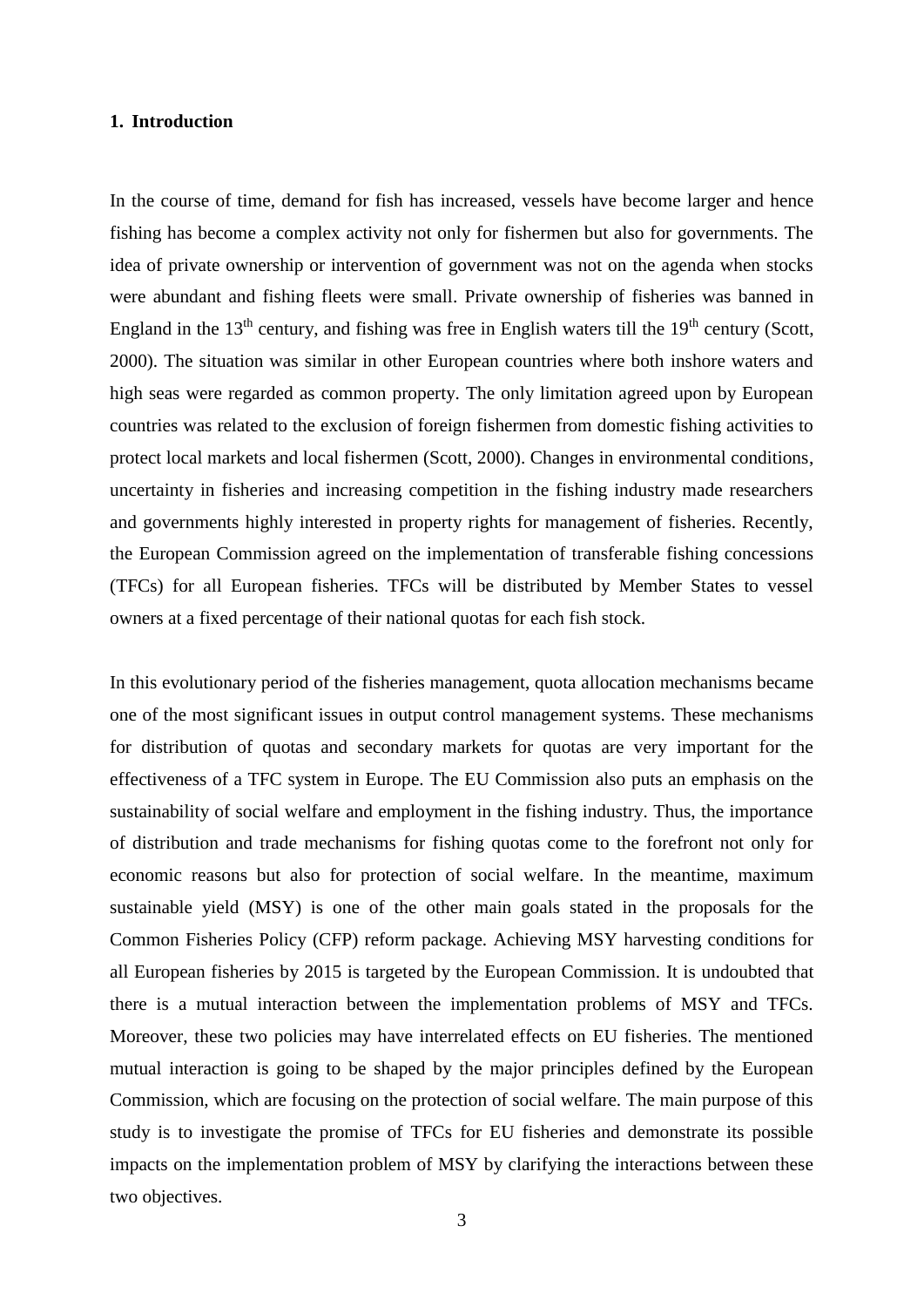The focus of this paper is on the most well-known version of TFC systems, ITQ system, in order to foresee the potential effects of TFC systems on European fisheries. The rest of the paper is organized as follows. The next section evaluates the advantages and disadvantages of ITQ systems, the most well-known rights based management (RBM) systems. The third section analyzes the possible effects of TFCs on EU fisheries. In the model part, firstly the impact of fishing on total biomass under an age-structured model is explained. Then, the initial quota allocation mechanisms and their impacts on achieving MSY harvesting conditions are discussed in the light of the relevant principles committed by the European Commission. The fourth section concludes.

#### **2. Individual Transferable Quota (ITQ) System**

History of implementation of ITQ systems to manage fisheries dates back to 1970s. Iceland implemented a completely developed ITQ system in herring fisheries in 1979 and started to implement ITQs in its all important demersal fisheries in 1984 (Arnason, 2007). New Zealand started to implement ITQs in its deep-sea fisheries in 1983 and adopted a uniform ITQ system in its all fisheries in 1986. It was the first such comprehensive ITQ system in the world (Arnason, 2007). Iceland and New Zealand were the leading countries for the implementation of ITQ systems. After these initial implementations, many papers has been written on the advantages and disadvantages of ITQ systems. Arnason (1993), Gauvin et al. (1994), Buck (1995), Geen and Nayar (1988) analyzed ITQ systems in the late 1980s and 1990s. These studies promoted the efficiency of ITQ systems by showing the possibility of reductions in overcapacity and elimination of 'race to fish' under ITQ regimes. Furthermore, Grafton and Mcllgorm (2009) performed cost-benefit analysis of ITQ systems for the Australian fisheries. Higashida and Takarada (2009) and Higashida and Managi (2010) discussed the efficiency of ITQ systems under different market conditions.

Besides the strong scientific arguments in support of ITQ systems, there is also a literature discussing inefficiencies of these systems due to high costs of management and imperfect market conditions such as unstable quota prices or not properly functioning secondary markets for quotas. Anderson (1991) mentioned that the total cost would not be minimized under non-perfectly competitive market conditions under ITQ systems. Newell et al. (2005) stated that ITQs can only be a solution for the long-run since unstable quota prices are observed in the short-run. Vestergaard (2005) pointed out that achieving efficiency for fishing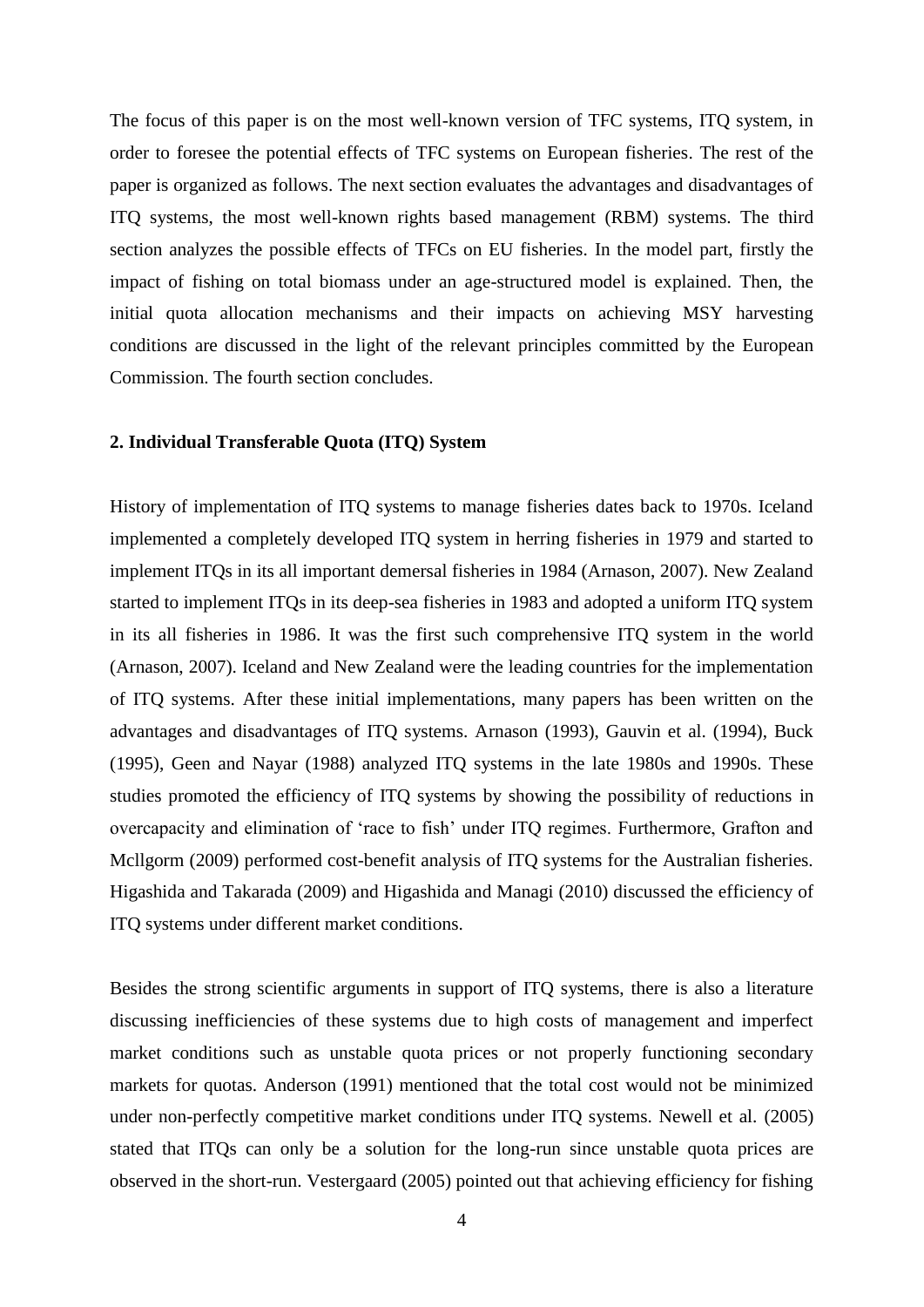fleets under an ITQ system would be delayed due to sunk costs. See also Chavez and Stranlund (2013) for a model of ITQ management system with management costs and their effects on the secondary quota markets.

The quota allocation mechanisms are always in the core of these discussions about ITQ systems. For real-life applications of these mechanisms in different fishing regions, we refer the reader to Shotton (2001) and Cox (2009). Our results also imply that the design of the initial quota mechanisms is very important to achieve sustainable fisheries. In addition to the existing literature, this paper models the impact of fishing on total biomass and discusses the implementation of TFCs in tandem with the implementation of MSY harvesting conditions under an age-structured model. In order to understand the economic and social impacts of the TFCs in details, firstly the advantages and disadvantages of the ITQs are analyzed in the next subsection.

#### **2.1 The Advantages and Disadvantages of ITQ Systems**

The purpose of implementing the ITQ management system is to increase market functionality by providing flexible conditions and at the same time to create self-control mechanism in the fishing industry for sustainable fisheries. There are two key management decisions in traditional fisheries management. The first one is the target biomass and hence fishing effort and harvest for a given species. The second one is to decision on the instruments to achieve this target (Grafton and Mcllgorm, 2009). Likewise, determining the TACs and quotas, issuing the rules on transfers of quotas and establishing the control systems are the building blocks of an ITQ management system. Thus, under an ITQ system and the policy of achieving MSY harvesting conditions, estimating the MSY level and appropriate TACs, creating an effective design for initial quota allocation and secondary markets for quotas become the most important steps of the implementation process.

There are several reasons why ITQs became one of the most popular management systems in fisheries, and why ITQs are widely accepted worldwide. First of all, ITQ programs are intended to reduce overcapitalization, positively impact the conservation of stocks, improve the market conditions and promote safety in fishing fleets (Buck, 1995). Moreover, ITQs guarantee a catch share and this property of ITQs slows or eliminates the 'race to fish' and allows fishermen to be flexible about their timing and fishing rate decisions (Buck, 1995). As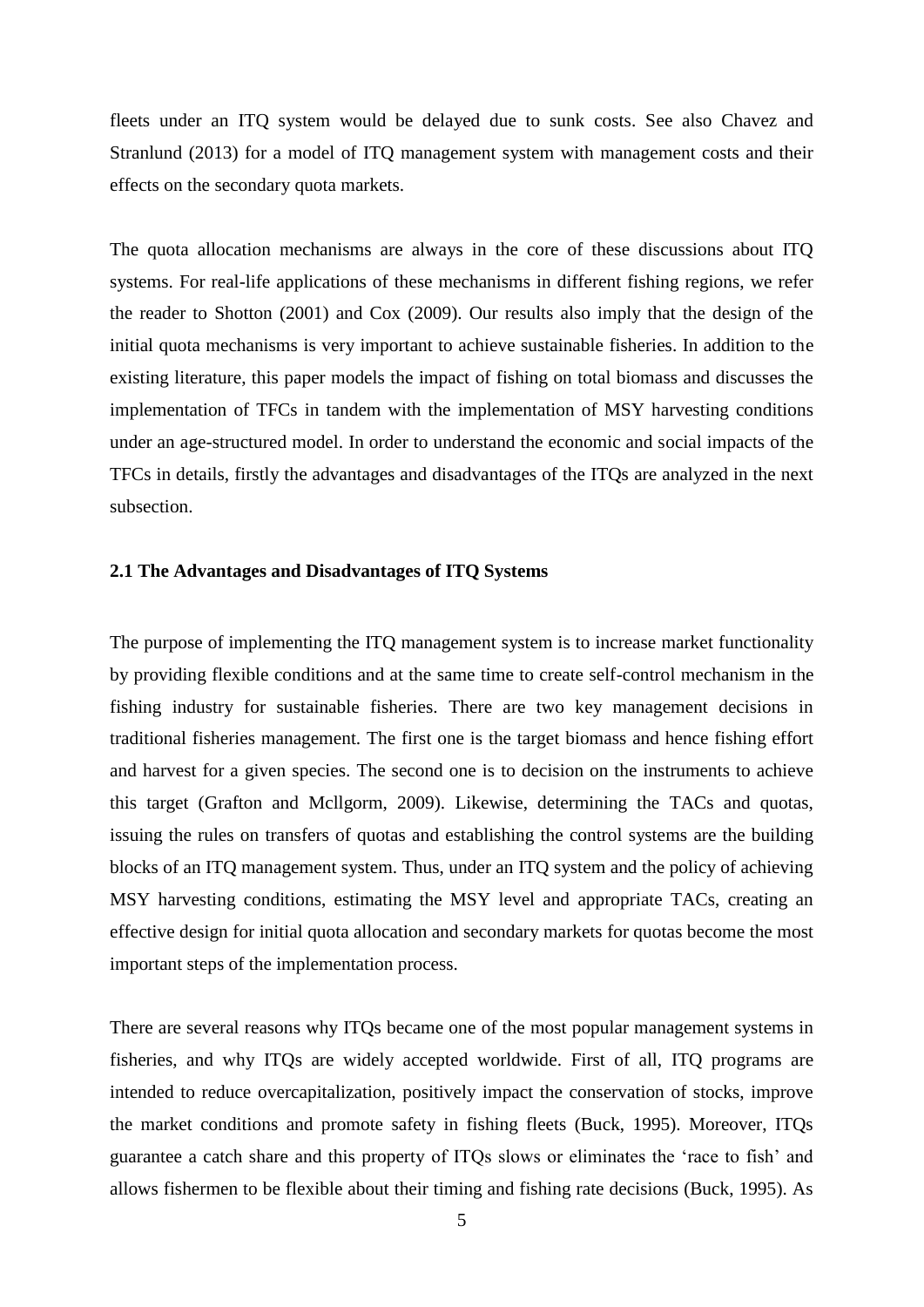one of the key parameters used for measuring the economic efficiency, resource rents can also be used to evaluate the efficiency of the management system. Resource rents are increased returns per unit effort, and they occur when management systems such as ITQs reduce the level of fishing effort, which is resulted in the exit of less efficient operators and increase in catch rates and per unit of effort (Geen and Nayar, 1988). Geen and Nayar also show that according to the simulations resource rents under ITQ systems would be 25% higher than the resource rents under alternative management systems for the same total catch. The resource rents in the European fisheries will also be affected by protective regulations of the European Commission. Total resource rents may decrease as a result of the relevant principles issued by the next CFP reform that put more emphasis on protecting small-scale fishermen who are less efficient operators. On the other hand, increasing equity in the distribution of resource rents is aimed by these new policies.

It is illustrated in the Commission Staff Working Document that ITQ systems significantly reduced the total fleet capacity in the United States surf clam and ocean quahog fisheries, the Australian bluefin tuna fishery and Iceland's purse seine fishing (EC, 2007). On the other hand, Geen and Nayar (1988) state that the average catches per boat in Western Australia and South Australia under the ITQ system to be respectively 67% and 28 % higher than the average catches which might have been under aggregate quota or limited entry system, and also 90% higher in Western Australian system if they have maintained to implement previous aggregate quota system. However, elimination of high cost vessels is not a solution in terms of social welfare since another aspect of transferable quota systems is the reduction in total employment. Under ITQ systems, total employment decreases due to the exits of fishing vessels from the industry. For example, there has been %86 decrease in the number of fishing vessels in Iceland herring fishery after implementation of transferable quota system (Edwards, 2000). Employment in fish catching sector is highly affected from decreasing number of vessels rather than employment in processing and aquaculture sectors.

Employment in sub-sectors of fisheries in 1996-8 and 2005 is given in Figure 1. It shows the changing employment levels in few years in sub-sectors of fisheries. Note that the decline in employment level was experienced intensely in the fish catching sector, whereas the decline in the processing sector employment was around 1%.

# **[Figure 1 is about here.]**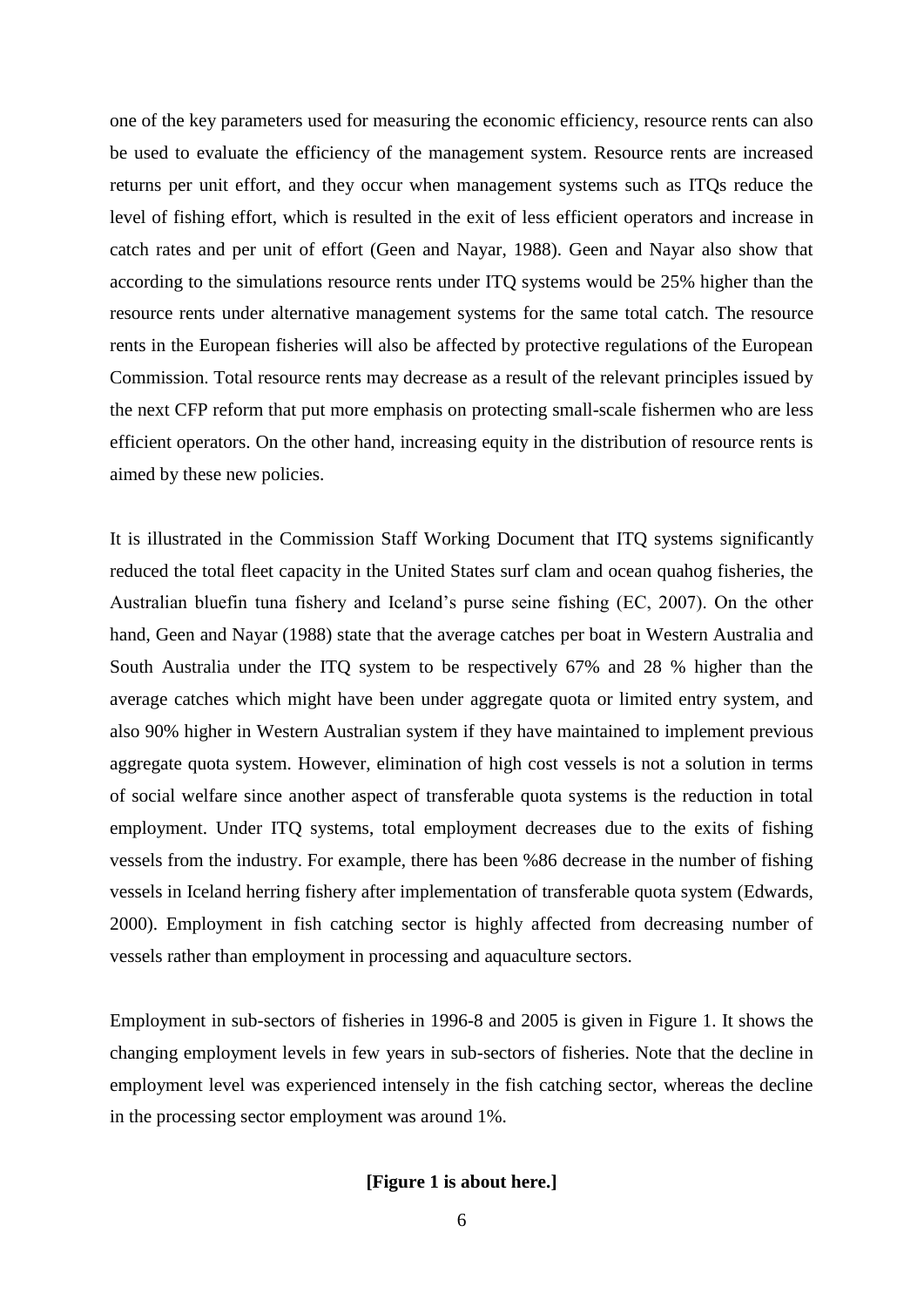In the last decade, traditional fishing techniques has been affected from new technologies used in fish catching. The technological developments may be one of the main reasons for decreasing employment in fish catching sector. Another reason for decreasing employment in the fish catching sector is the elimination of small-scale fishermen under new market conditions. Therefore, the number of employees may decrease in the fish catching sector due to the reduction in the number of vessels unless protective regulations are issued. The EU Commission aims to design an optimal management system for EU fisheries in order to provide the sustainability of fish stocks, increase market efficiency and protect social welfare and employment in the fishing industry. In accordance with these purposes, the European Commission updates the CFP, which has always been a controversial topic because of its broad concepts including sustainability of fisheries, increasing productivity and protecting consumers and producers.

Many studies on ITQs emphasize that ITQs create positive net returns for the fishing industry if these programs are managed effectively. Principally, there are some pre-conditions to be satisfied for successful implementation of ITQ programs. These pre-conditions are defined as adequate monitoring and control, well defined and binding TACs and flexibility in reconciliation of quota (Grafton and Mcllgorm, 2009). According to Kompas and Che (2003), there are two necessary conditions at least to render ITQs efficient in management of fisheries. Firstly, there should be a well-organized market to implement transfer of quota effectively. Secondly, quota holders should participate in the quota market in order to transfer quotas from high to low marginal cost producers, and also there should be an ex post transfer to compensate catches which are different from planned or prior quota holdings (Kompas and Che, 2003).

Despite its effective outcomes such as reducing race to fish and overcapacity, ITQ system may create some negative conditions such as increasing discards and high grading. These negative consequences of ITQs lead to the questions about benefits of ITQ systems. ITQs can create incentives to discard lower valued fish since returns from catches will increase if they catch higher valued fish rather than lower valued ones (Geen and Nayar, 1988). The other much-debated issue about ITQ systems is the increasing management and production costs under ITQs. Fixed costs, information costs and costs of control are due to change under ITQ management systems. Information costs are higher under ITQ management and other TACbased systems compared to the systems which simply regulate fishing effort (Yandle and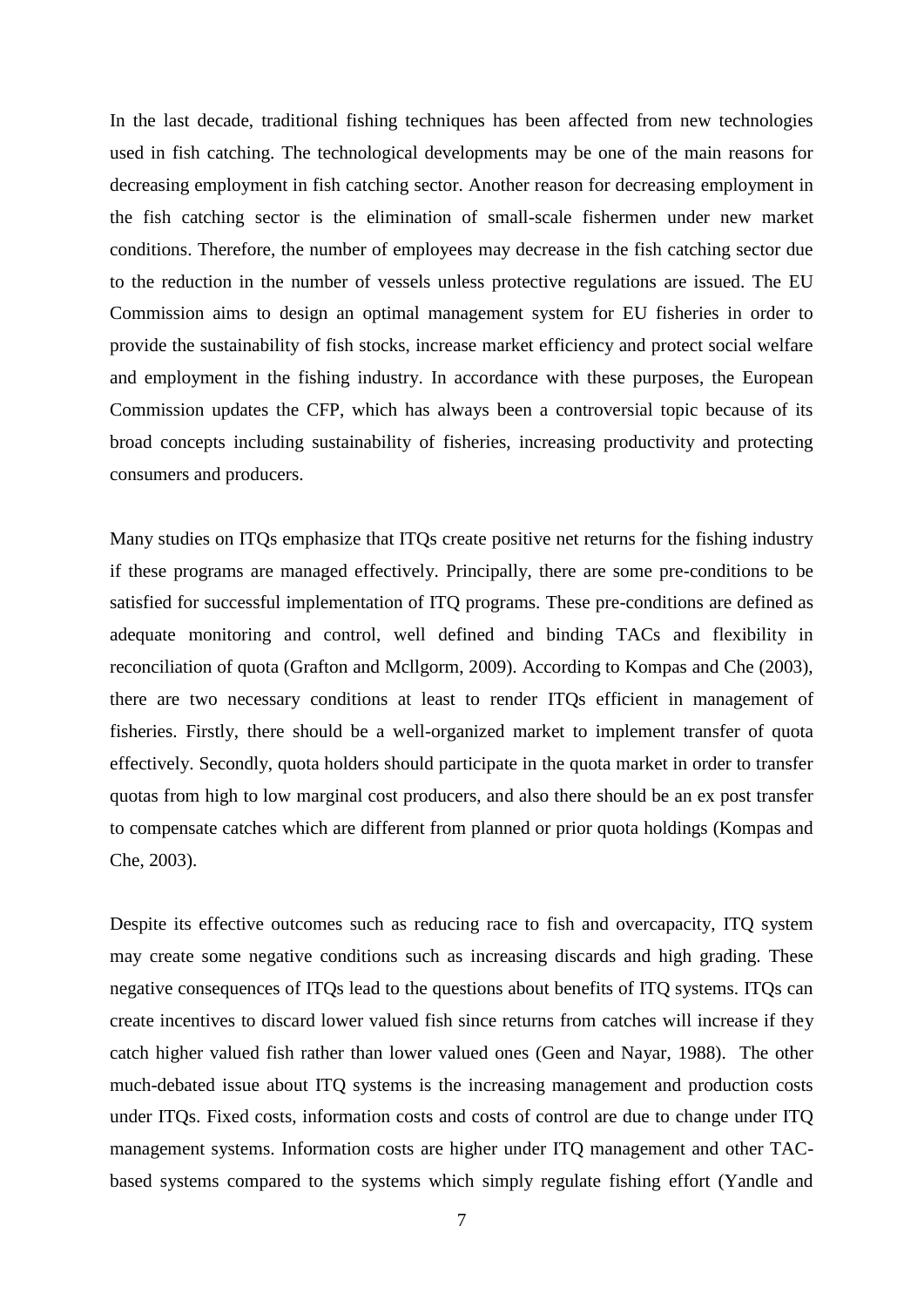Dewees, 2008). Implementation of ITQs may also increase the fixed costs of production because of the 'user pays' principle for government services. This principle prescribes payments by fishermen to cover a portion of management costs in fisheries. Hence, the management levy paid by each fisherman is also high under ITQs (Geen and Nayar, 1988). On the other hand, the situation is not similar for the governments. Total government financial transfers are much higher under input control systems than output control systems. Grafton et al. (2006) state that the total government transfers were on average 20% of the total landings value in OECD countries in 1999 while it reduced to 4% in New Zealand and Iceland under individual transferable quota systems. Hence, besides the increasing costs to fishermen, ITQ systems may reduce the financial burden on governments observed under input control systems.

To sum up, decreasing employment level in fish catching sector and increasing highgrading and discards and higher costs under some implementations are the pronounced problems of ITQ systems. The new CFP reform aims to overcome these problems by putting some restrictions on transfer of quotas, increasing output controls and determining TACs according to MSY approach, which make the next CFP reform a corner stone for European fisheries. In the next section, the impact of fishing on total biomass and the results of TFCs on the goal of achieving MSY level of fishing are analyzed.

## **3. Reform of the CFP: Implementation of TFCs**

The EU represents about 4.60% of global fisheries and aquaculture production, which makes the EU the  $4<sup>th</sup>$  largest fish and fish products producer after China (32.80%), India (5.20%) and Peru (5.20%) (EC, 2010a). Furthermore, catches in the EU constitute the  $3<sup>rd</sup>$  largest catch volume (5.70%) after China (16.30%) and Peru (8%) (EC, 2010a). Nevertheless, as a result of the high demand, European countries import fish and fish products in spite of high levels of fish production in Europe. Besides, the fishing industry is important not only for supplying food to consumers or fish products to different industries but also for creating employment opportunities and generating primary sources of income in some coastal areas, such as Galicia in Spain, Algarve in Portugal and Voreio Aigaio in Greece (EC, 2010b).

The general belief is that the next reform package will increase the efficiency in the fishing sector by implementation of TFCs. Furthermore, the next CFP reform focuses on providing sustainable fisheries by implementing MSY harvesting conditions while preserving social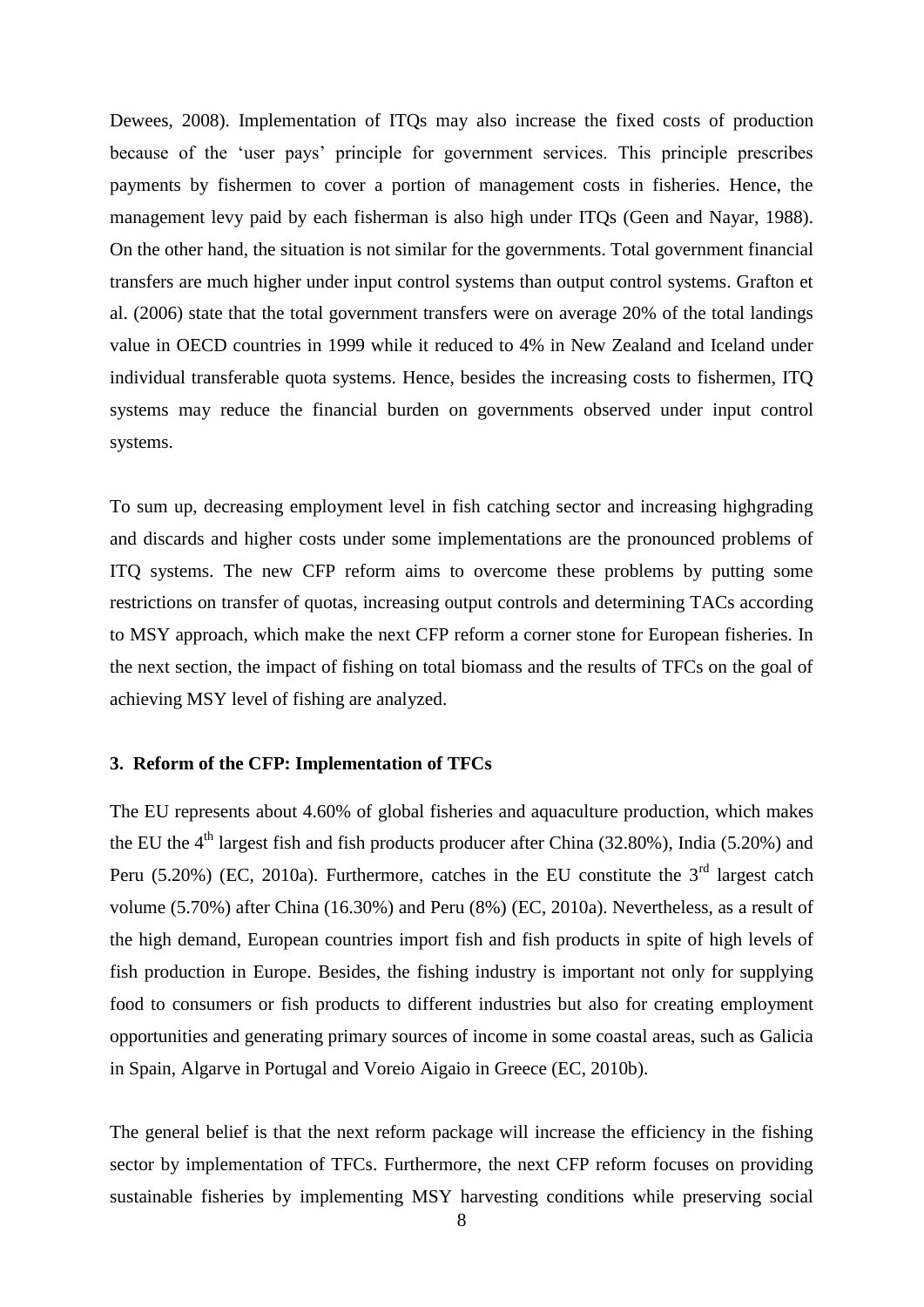welfare and employment opportunities in the fishing industry under a well-designed TFC system. In the rest of the paper, firstly the major principles issued by the European Commission in CFP reform proposals are explained, and then the age-structured modeling is carried out under these principles in order to explain the role of TFCs on achieving MSY harvesting conditions.

#### **3.1 Transferable Fishing Concessions (TFCs) in CFP Reform Proposals**

Transferable fishing concessions will be introduced by all Member States (MS). TFCs will be implemented by MS under some major principles determined by the European Commission. These major principles are described by the European Commission as the following (EC, 2013):

- "Determining a maximum percentage of total national quotas that can be given to any vessels,
- Reserving a part of national quotas to small-scale fishermen and allocating the rest of the quotas as TFCs,
- Reserving a minimum quota level for only new entries,
- Putting restrictions on selling, leasing or swapping of TFCs that only the owners of licensed and active vessels can buy TFCs in order to use them for licensed and active vessels,
- Showing respect to the principle of relative stability,
- Withdrawing the TFCs of a vessel owner by the state in case of a serious infringement by the vessel owner."

The principles above are important steps for increasing total economic profitability and employment in fish catching sector. As emphasized before, the other primary concern of the CFP reform is achieving MSY harvesting conditions by 2015 for all European fisheries. The MSY is the optimal catch level while protecting the fish capacity to sustain regeneration for the future. Thus, main aim under MSY approach is stabilizing the total fish biomass at a level which will result in maximum growth of total biomass that will be the maximum level of yield for that period. As a result, MSY level of biomass will be the steady state level of total biomass providing the highest level of growth and hence the highest level of yield. In this study, since we employ an age-structured model, it is not adequate to determine only the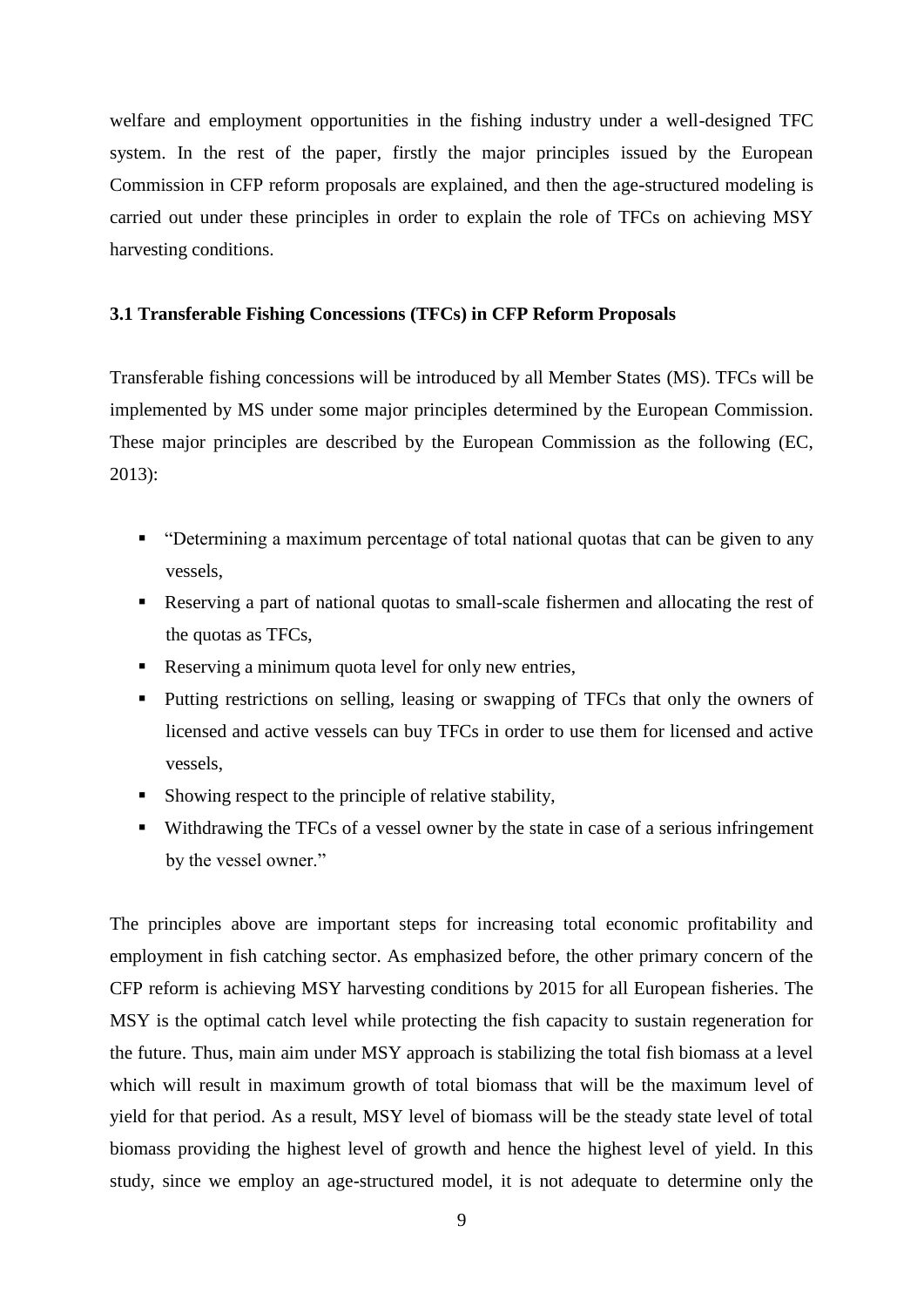biomass level at MSY ( $B_{MST}$ ) without determining the optimal population levels for each fish stocks. The reason is that different compositions of fish population at the same level of total biomass may result in different levels of biomass growth since each age group has a different fertility rate under the age-structured population. Thus, in order to achieve MSY conditions, it is not only enough to determine the total allowable catch. Furthermore, catch compositions of fishermen, which steer the composition of the remaining fish population, is another parameter that should be investigated to implement MSY. We begin with analyzing the impact of fishing on total biomass and then continue with interpretation of MSY approach under TFCs.

#### **3.2 The Impact of Fishing on Total Biomass**

One of the main results of the paper is related to the impact of fishing on the total biomass growth under an age structured model. The age-structured fish population dynamics are described by three age classes following Skonhoft et al. (2012) and Kanık and Küçükşenel (2013):

Juveniles,  $X_{0,t}$  (age < 1)

Young matures,  $X_{1,t}$  (1  $\leq$  age  $<$  2)

Old matures,  $X_{2,t}$  (2  $\leq$  age)

The juveniles refer to the youngest class in the population. The juveniles are not harvestable, and also they are not members of the spawning stock. The old and young mature classes are both harvestable and members of the spawning stock. Different than young matures, old matures have higher fertility as supposed by Reed (1980). Moreover, weight per fish is higher for old mature fish than young mature fish ( $w_0 < w_1 < w_2$ ). We consider two possible cases at any given year or time t: fish stock dynamics without fishing and fish stock dynamics with fishing. The aim is to reveal the role of management systems or quota allocation mechanisms on the effect of fishing to the total biomass. We first assume that the planner is myopic and/or allocation of fishing rights are not permanent. That is, fishing management plans are designed annually and hence fishing rights are granted on a yearly basis. The total biomass with fishing at time t+1 is denoted by  $B_{t+1}$  and the biomass of age class i at time t+1 is denoted by  $X_{i,t+1}$ . Similarly,  $B_{t+1}^*$  and  $X_{i,t+1}^*$  refer to the total biomass and the population of age class i at time t+1 without fishing.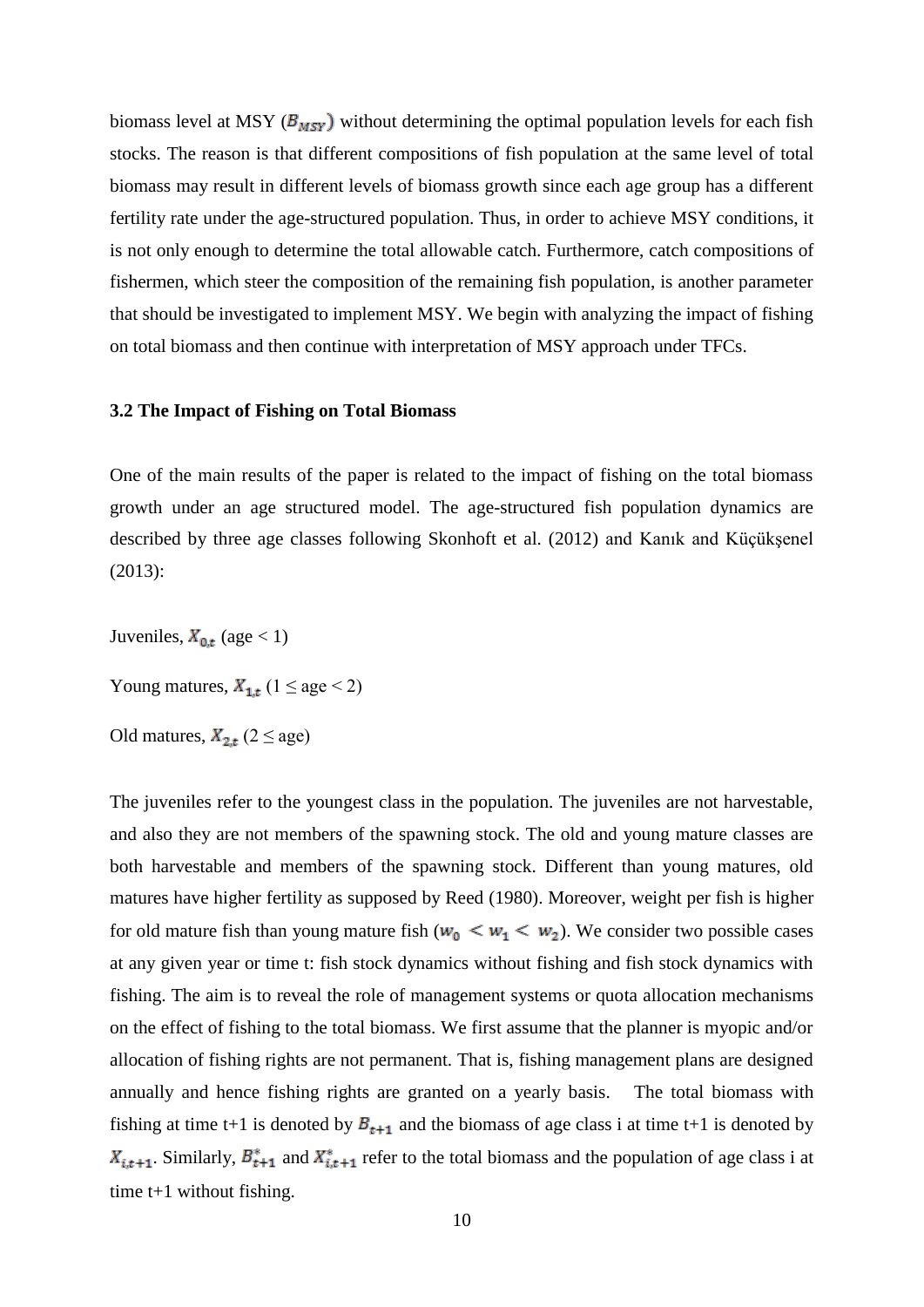In this study, we employ the Beverton-Holt recruitment function, which is increasing and concave for both age classes (Beverton and Holt, 1957). The number of recruits to the fish population at time t is:

$$
X_{0,t} = R(X_{1,t}, X_{2,t}) = a(X_{1,t} + \beta X_{2,t}) / [b + (X_{1,t} + \beta X_{2,t})]
$$
\n<sup>(1)</sup>

The number of recruits is a function of the size of the old mature and young mature age classes and parameters of  $a$ ,  $b$  and  $\beta$ . The scaling and shape parameters are denoted by  $a$  and **b**, respectively. Moreover,  $\beta > 1$  is the fertility parameter indicating that the natural fertility rate of the old mature fish is higher than the natural fertility of young mature fish. The total biomass at time t after spawning is:

$$
B_t = w_0 R(X_{1,t}, X_{2,t}) + w_1 X_{1,t} + w_2 X_{2,t}
$$

For the first case in which there is no fishing, the total biomass at time t+1 after spawning is defined as the following:

$$
B_{t+1}^* = w_0 R(X_{1,t+1}^*, X_{2,t+1}^*) + w_1 X_{1,t+1}^* + w_2 X_{2,t+1}^*.
$$

At time t, there are new recruitments to the population at an amount of  $R(X_{1,t}, X_{2,t})$  and these new recruits constitute young mature fish population at time t+1. That is,  $X_{0,t} = R(X_{1,t}, X_{2,t})$ ,  $X_{1,t+1}^* = s_0 X_{0,t}$ , and  $X_{2,t+1}^* = s_1 X_{1,t} + s_2 X_{2,t}$ . Given this transition equations, the total biomass (without fishing) at the beginning of time t+1 is:

$$
B_{t+1}^* = w_0 R(X_{1,t+1}^*, X_{2,t+1}^*) + w_1 s_0 R(X_{1,t}, X_{2,t}) + w_2 (s_1 X_{1,t} + s_2 X_{2,t}).
$$

In order to measure the total biomass change between time  $t$  and  $t+1$ , the difference between  $B_{t+1}^*$  and  $B_t$  is taken. Let  $\rho^*$  be the total biomass change between time t and t+1, where

$$
\rho^* = B_{t+1}^* - B_t
$$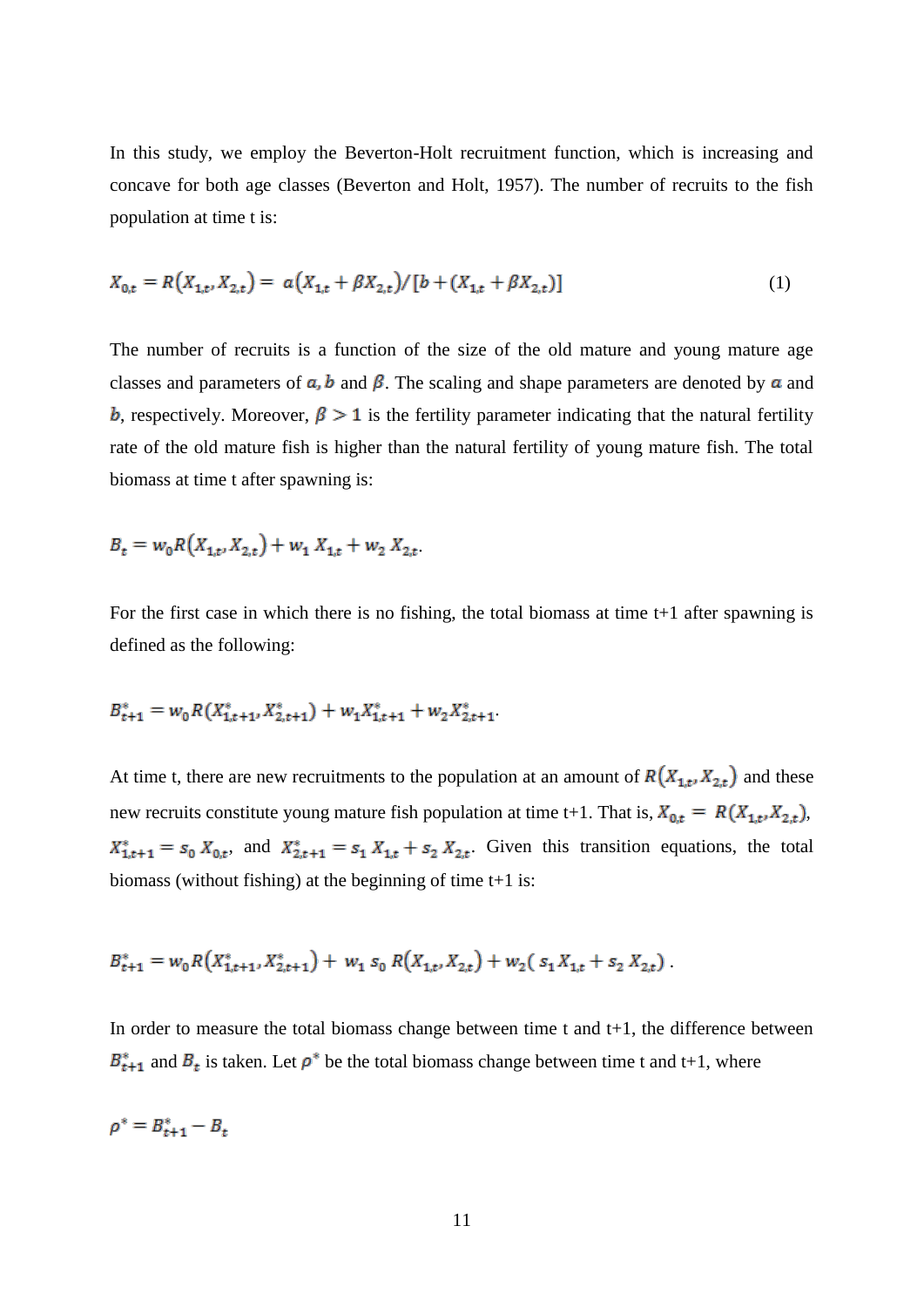$$
= w_0 R(X_{1,t+1}^*, X_{2,t+1}^*) - w_0 R(X_{1,t}, X_{2,t}) + w_1 s_0 R(X_{1,t}, X_{2,t}) + w_2 s_1 X_{1,t} + w_2 s_2 X_{2,t} - w_1 X_{1,t} - w_2 X_{2,t}
$$

.

.

On the other hand, for the second case with fishing, the total biomass at time t+1 is defined as the following:

$$
B_{t+1} = w_0 R(X_{1,t+1}, X_{2,t+1}) + w_1 X_{1,t+1} + w_2 X_{2,t+1}
$$
  
=  $w_0 R(X_{1,t+1}, X_{2,t+1}) + w_1 s_0 R(X_{1,t}, X_{2,t}) + w_2 \sum_{i=1}^{2} s_i (1 - f_{i,t}) X_{i,t}.$ 

In the above equation, the total fishing mortality rate (or exploitation rate) of age group of  $i \in \{1,2\}$  at time t is denoted by  $f_{i,t}$  where  $f_{i,t} \in [0,1]$ . Thus,  $f_{i,t} = 0$  means that there is no harvesting of age class of i at time t, and  $f_{i,t} = 1$  means that all of the fish population in the age class of i is harvested by fishermen at time t. Note that  $X_{2,t+1} = s_1(1-f_{1,t})X_{1,t} + s_2(1-f_{2,t})X_{2,t}$ . Given this formulation, the change in the total biomass for the second case is equal to  $\rho$  where

$$
\rho = B_{t+1} - B_t
$$
  
=  $w_0 R(X_{1,t+1}, X_{2,t+1}) - w_0 R(X_{1,t}, X_{2,t}) + w_1 s_0 R(X_{1,t}, X_{2,t}) + w_2 s_1 X_{1,t} + w_2 s_2 X_{2,t} - w_2 s_1 f_{1,t} X_{1,t} - w_2 s_2 f_{2,t} X_{2,t} - w_1 X_{1,t} - w_2 X_{2,t}$ 

The one year net impact of fishing on total biomass is the difference between the total biomass change from time t to time t+1 for the first case and the total biomass change from time t to time t+1 for the second case,  $(\rho^* - \rho = B_{t+1}^* - B_{t+1})$ , which is equal to:

$$
\rho^* - \rho = w_0 \left[ R \left( X_{1,t+1}^*, X_{2,t+1}^* \right) - R \left( X_{1,t+1}, X_{2,t+1} \right) \right] + w_2 \left( s_1 \, f_{1,t} \, X_{1,t} + s_2 \, f_{2,t} \, X_{2,t} \right) \tag{2}
$$

In the fishing fleet, there are  $N = |S \cup L|$  fishermen characterized by their fishing selectivities and harvest capacities. Let  $S$  be the set of small-scale fisherman operating inshore, and  $L$  be the set of large-scale fisherman operating off-shore. Let  $j_i \in [0,1]$  be the fishing selectivity or technology of fisherman *i*. Let  $c_i$  be the harvest capacity of fisherman *i* where  $c_i > c_k$  for all  $i \in S$  and all  $k \in L$ . The fishing selectivity determines the catch composition of a fisherman. The total biomass harvest of fisherman i at time t,  $h_{i,t}$ , consists of  $100j_i$  percent of old mature fish and  $100(1-j_i)$  percent of young mature fish. If  $j_i = 1$ , the fisherman can perfectly select for the old mature age class. That is, the fisherman can harvest only old mature fish due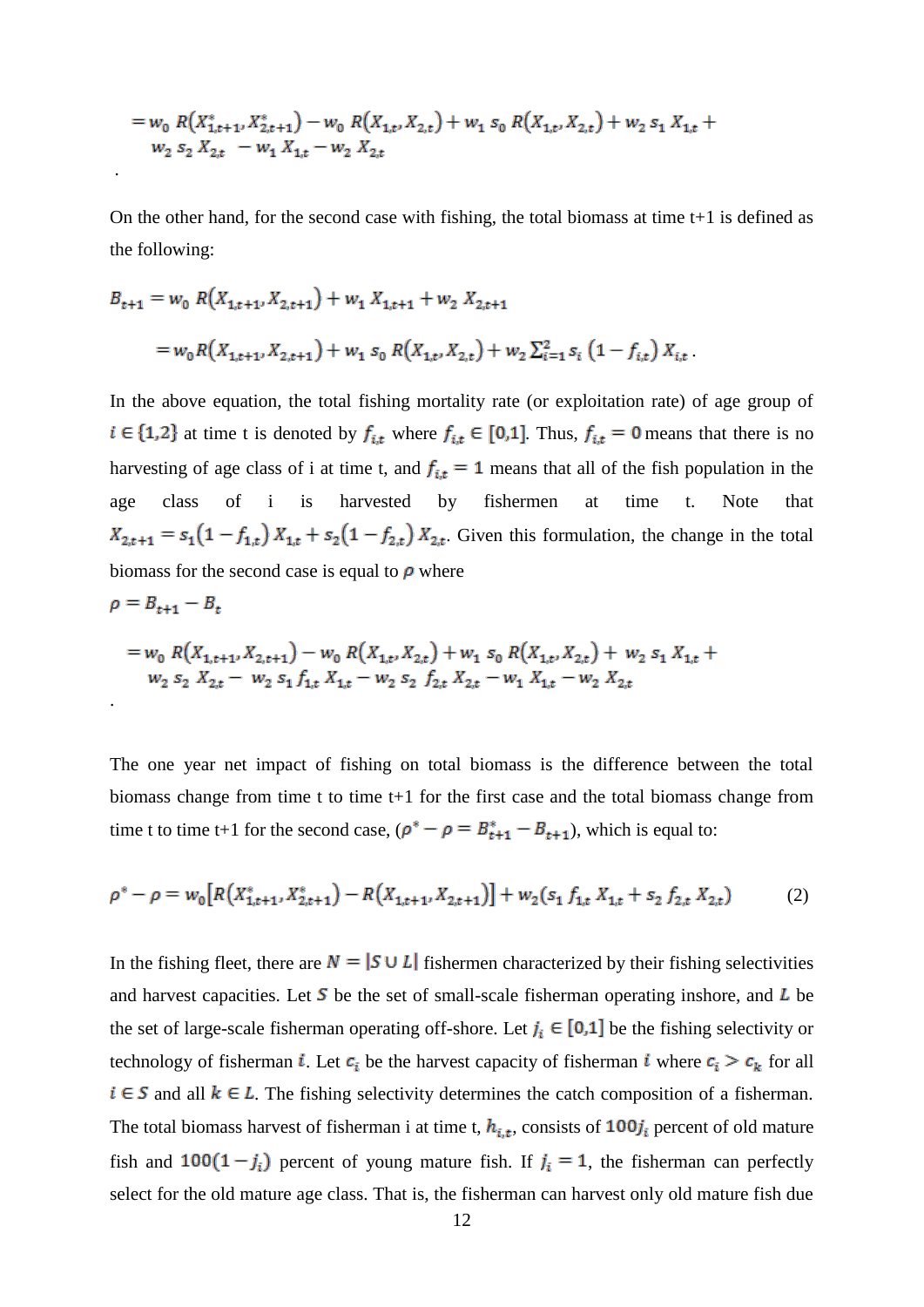to perfect selectivity. The fishing selectivity is imperfect for the other possible cases  $(j_i \neq 1)$ . Small-scale fishermen are coastal fleets which target the old mature fish and harvest more old mature fish than young mature fish, compared to large-scale fishermen. Large-scale fishermen have higher ratios of young mature fish harvest compared to coastal fleets. That is,  $j_i > j_k$  for all  $i \in S$  and all  $k \in L$ . As pointed in Turris (2000), small-scale fishermen focus on harvesting quality products, old mature fish in our environment, rather than large volumes. Moreover, small-scale fishermen can be interpreted as coastal vessels and large-scale fishermen can be interpreted as trawlers. This type of selectivity is also observed in some fisheries. For example, Armstrong (1999) characterizes Norwegian fisheries with these two types of vessels. Coastal vessels are operating inshore and trawlers are mostly operating off-shore. In this fishing environment described by Armstrong (1999), coastal vessels are tend to catch old mature fish at a higher ratio since mature fish migrate to coastal areas for spawning; on the other hand, trawlers, which operate off-shore, catch more young mature fish than old mature fish.

Fishing rights or quotas defined as privileges to harvest a certain fraction of the total allowable catch (TAC). The TAC is set each year as a function of the biomass of mature fish  $(TAC_t(X_{1,t}, X_{2,t}))$ . We also assume that  $\sum_{i \in S} c_i < TAC_t$  which means that total harvest capacity of small-scale fishermen is not very large. That is, they will not be able harvest all of the possible levels of total allowable catch if all quotas are assigned to small-scale fishermen. Let  $\alpha_{i,t} \in [0,1]$  be a quota, a percentage of the total allowable catch, that fisherman (or vessel) i owns at time  $t$ . There is also no waste of quota and fishermen can fulfill their quotas if it is profitable to do so. That is  $c_i \ge \alpha_{i,t} T A C_t = h_{i,t}$  for all  $i \in N$ . Denote  $\alpha_t = (\alpha_{1,t}, \dots, \alpha_{N,t})$  as a feasible quota allocation at time t where  $\sum_{i \in N} \alpha_{i,t} = 1$  for all t, and  $\alpha_0$  as the initial quota allocation. This means that the fishery moves from open access to the rights-based management system at  $t = 0$ . There are different allocation methods used in major fisheries to determine the initial allocation of quotas: historical catch, auction, equal share and combination of these methods. Historical catch was used in 54% of the fisheries, combination of the methods was used 37% of the fisheries, equal sharing rules were used in 6% of the fisheries, and auctions were used in 3% of the fisheries<sup>2</sup>. If the quotas are permanent and nontransferable,  $\alpha_{i,0} = \alpha_{i,t}$  for all t and all i. If quotas are transferable then there might be a time t where  $\alpha_0 \neq \alpha_t$ . There may also be some restrictions on the transferability of quotas in the

<sup>&</sup>lt;sup>2</sup> See Lynham (2013) for more details about the allocation methods used in major fisheries.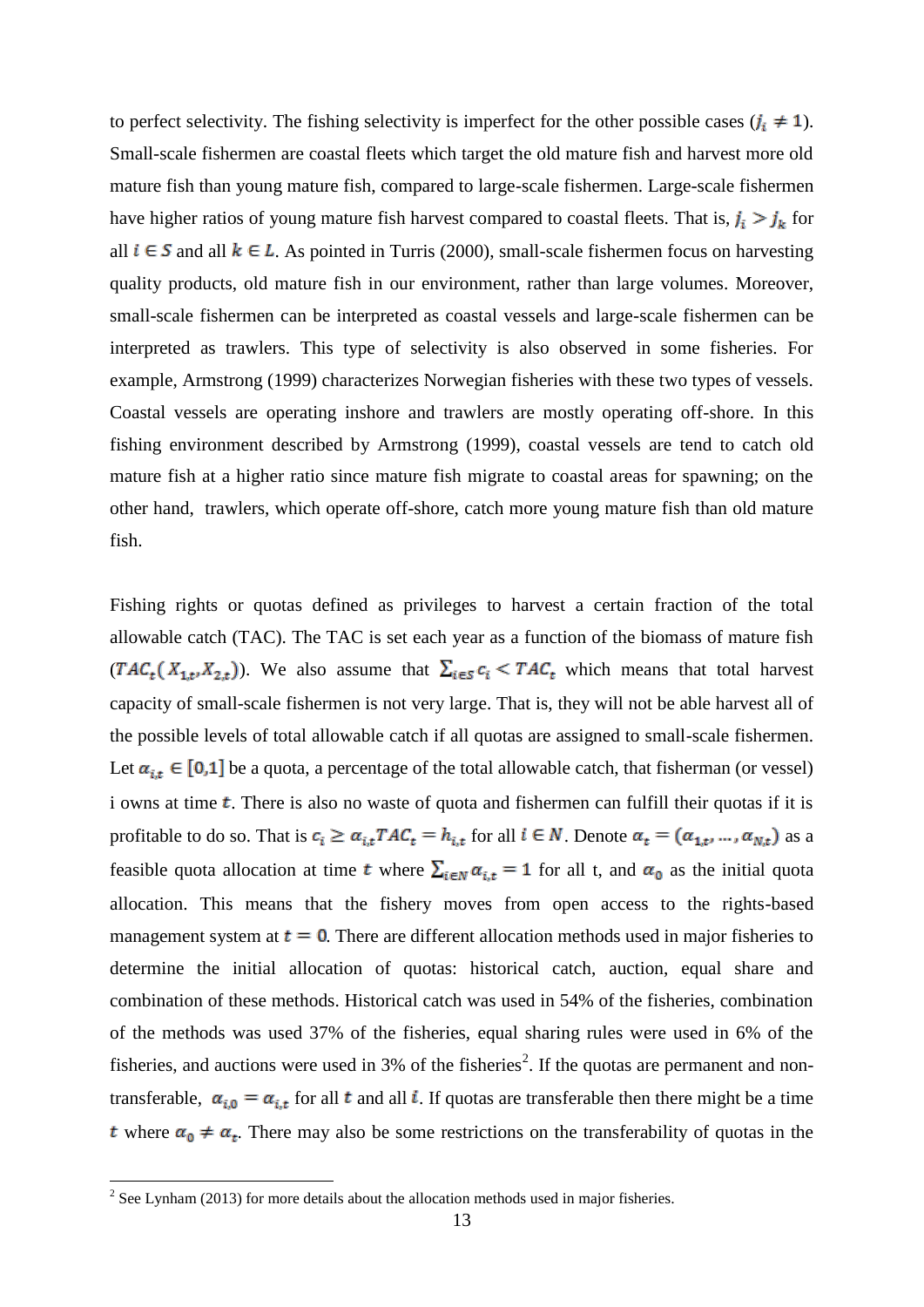secondary markets. For example, the quotas assigned to small-scale fishermen may not be transferable. That is,  $\alpha_{i,0} = \alpha_{i,t}$  for all  $i \in S$ . Since these restrictions affect the final quota allocation  $(\alpha_{i,t})$  at a given time t, the impact of fishing on total biomass change depends on these restrictions. If fisherman  $\mathbf{i}$  bought (sold) some quotas at time  $\mathbf{t}$  in the secondary market, then  $\alpha_{i,t} > \alpha_{i,t-1}$  ( $\alpha_{i,t} < \alpha_{i,t-1}$ ). We assume that secondary markets for quotas are perfect. That is, the secondary markets are frictionless, and liquid. The details of the secondary market for quotas are not necessary for the general purpose of this article. See Ledyard (2009) for more details about secondary markets for quotas in fisheries.

Given the above information the profit of fisherman  $\boldsymbol{i}$  is

 $\pi_{i,t} = p_{2,t}j_i\alpha_{i,t}TAC_t + p_{1,t}(1-j_i)\alpha_{i,t}TAC_t - q_t(\alpha_{i,t} - \alpha_{i,t-1}) - C_i(X_{1,t}, X_{2,t}, h_{i,t}, j_i),$ where  $p_{i,t}$  is the market price of age mature age class i at time t,  $q_t$  is the price per quota at time t, and  $C_i(.)$  is the cost of fishing which depends on the total number of old and young mature fish, total harvest of fisherman  $\mathbf{i}$  and his fishing selectivity. Depending on the cost structure of a fisherman he may prefer to sell or buy quotas in secondary markets for quotas. Large-scale fishermen are more efficient than small-scale fishermen. That is,  $MC_i > MC_j$  for all  $i \in S$  and all  $j \in L$ . The additional details of the cost function is not necessary for calculating MSY. However, it is important for the calculations of maximum economic yield (MEY) which is outside the scope of this paper.

The equation (2) implies that the impact of fishing on total biomass change depends on fishing mortality rates (or exploitation rates) of old and young mature fish. Since fishermen have different fishing selectivities and hence different catch compositions of old and young mature fish, the impact of fishing and the number of new recruitments to the total biomass depend on fishing selectivity of each fisherman. Given a fishing selectivity of a fisherman, his harvest consists of old mature fish and young mature fish. That is, fishermen catch different biomass weights of old mature and young mature fish depending on their fishing technology. If the fishing selectivity of a fisherman is high (small-scale fisherman) then he catches relatively less young mature fish. Thus, fishing selectivity of fisherman is a determinant for computing the total catch of old mature and young mature fish of a fisherman. Accordingly, levels of  $f_{1,t}X_{1,t} = \sum_{i\in\mathbb{N}}[(1-j_i)\alpha_{i,t}TAC_t]$  and  $f_{2,t}X_{2,t} = \sum_{i\in\mathbb{N}}[(j_i)\alpha_{i,t}TAC_t]$  depend on the fishing selectivity, the final quota levels and hence the catch compositions of fishermen. The main result of this section can now be stated.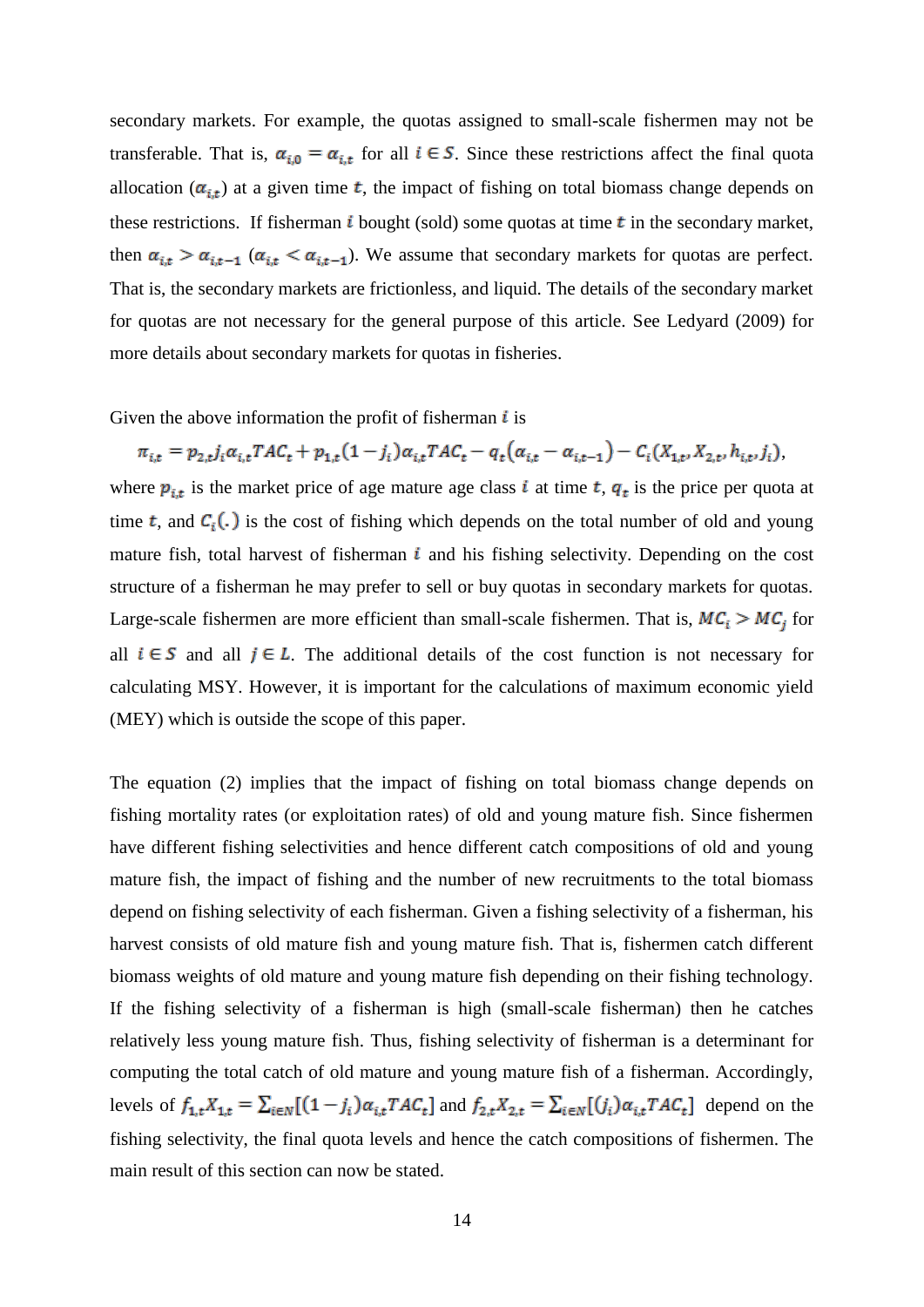**Result 1:** Quota allocation mechanisms and restrictions on the transferability of quotas are determinants to reduce the effects of fishing on the total biomass.

**Proof:** According to the equation (2), the impact of fishing can be minimized by maximizing  $X_{2,t+1}$  since  $X_{1,t+1}^* = X_{1,t+1}$  and by minimizing  $w_2(s_1 f_{1,t} X_{1,t} + s_2 f_{2,t} X_{2,t})$ . That is, the difference between  $R(X_{1,t+1}^*, X_{2,t+1}^*)$  and  $R(X_{1,t+1}, X_{2,t+1})$  is shaped only by the total population of the old mature age class. The difference between the total population of the old mature fish without fishing and with fishing is equal to  $s_1 f_{1,t} X_{1,t} + s_2 f_{2,t} X_{2,t}$ . This implies that the function,  $w_2$  ( $s_1$ ,  $f_{1,t}$ ,  $X_{1,t}$  +  $s_2$ ,  $f_{2,t}$ ,  $X_{2,t}$ ), is the objective function of the minimization problem. If the given objective function is minimized, then  $X_{2,t+1}$  is maximized and the difference between the recruitment functions is minimized. As a result, the impact of fishing is minimized. Since  $w_i$  and  $s_i$  values are constant, minimizing the impact of fishing just depends on the rates of total fishing mortalities for different mature age classes. There are three possible cases. If  $s_1X_{1,t} > s_2X_{2,t}$  at the initial point of the fish population, then the impact of harvesting old mature fish is less than the impact of harvesting young mature fish to the total biomass change of the fish population. On the other hand, if  $s_1X_{1,t} \leq s_2X_{2,t}$ , the results are reversed. That is, the impact of harvesting old mature fish is higher than harvesting young mature fish. Finally, if  $s_1 X_{1,t} = s_2 X_{2,t}$ , then either harvesting old mature fish or young mature fish results in the same impact of fishing. Let without loss of generality  $s_1X_{1,t} > s_2X_{2,t}$ , which is a more realistic case since the survival rate of old mature fish tends to be less than the survival rate of the young mature fish and also the number of young mature fish is usually higher than the number of old mature fish. In this case, switching one unit harvest of young mature fish with one unit harvest of old mature fish is always preferable to minimize the impact of fishing on total biomass. Note also that  $f_{1,t}X_{1,t} = \sum_{i\in N} [(1-j_i)\alpha_{i,t}TAC_t]$  and  $f_{2,t}X_{2,t} = \sum_{i\in N} [(j_i)\alpha_{i,t}TAC_t]$  and final quota allocations depend on the initial quota allocation. If there are restrictions on the transferability of quotas, this will affect the final allocation of quotas,  $\alpha_t$ . Thus, restrictions on transfer of quotas affects the impact of fishing on the total biomass.  $\square$ 

# **3.3 Achieving MSY under TFCs**

Member States have agreed to manage EU fish stocks at MSY (EC, 2006). Under the MSY approach, the management goal of the EU is to produce both economically and biologically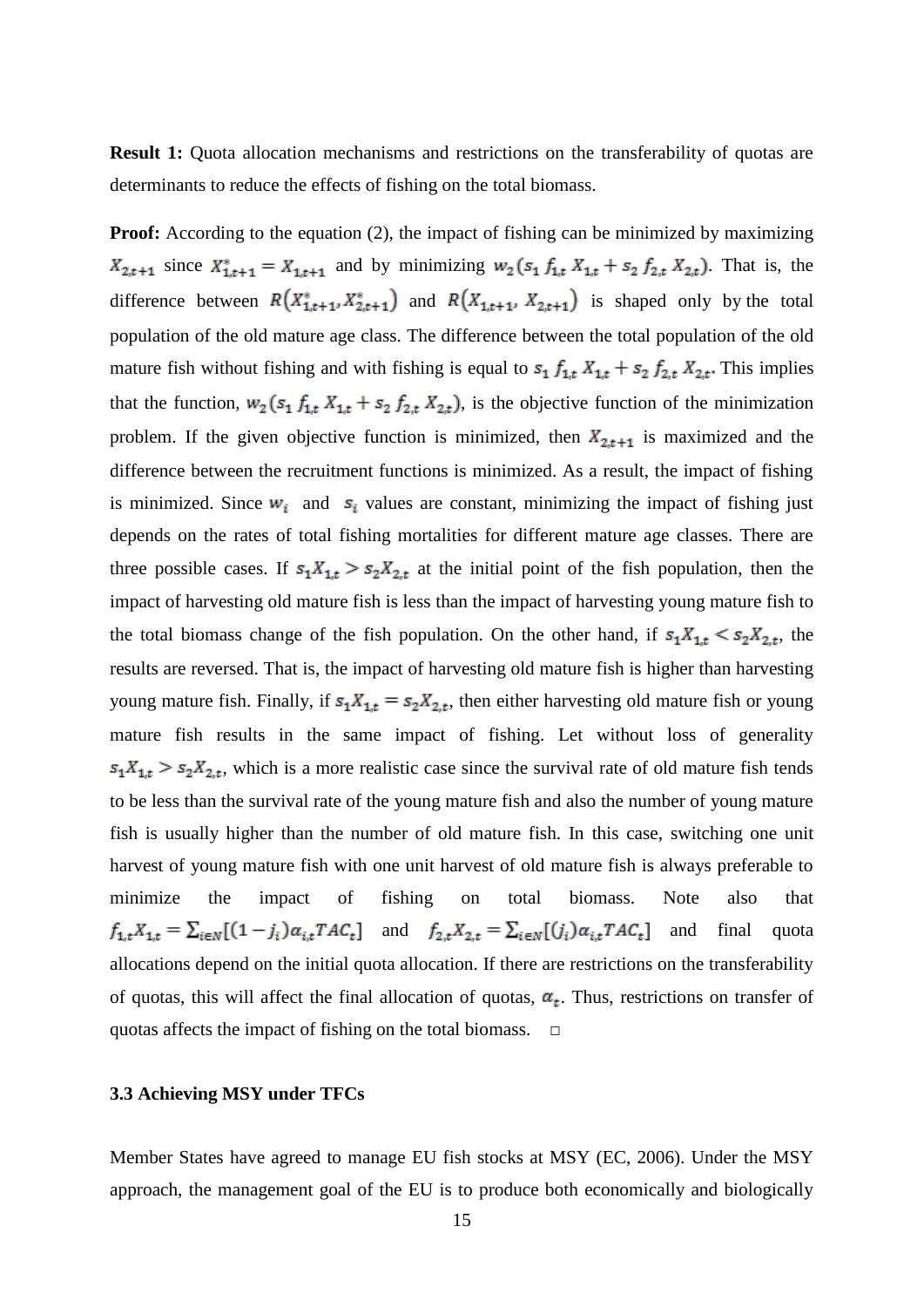sustainable harvest levels. Currently, most of the fish stocks are overfished with respect to MSY harvesting conditions (Da Rocha et al., 2012). For example, 13 of fish stocks out of 14 different evaluated fish stocks are overfished with respect to MSY in Western Waters Area (EC, 2012).

Despite of the recent developments in the EU on achieving MSY, MSY approach is not today's issue. Moreover, the roots of this objective date back to 1982 UN Convention on the Law of the Seas. However, implementation of necessary policies have iterated up to today. Besides, the the way of finding the most accurate estimation of MSY is highly discussed by scientists. Some of the estimations for MSY do not consider the age-structure of fish populations. Those approaches do not take into account the different fertility rates at different ages, but only consider the weight of fish while measuring the effect of harvesting on total biomass. However, considering the age-structure of the fish population results in more accurate estimations for MSY. The most common methods for the estimation of MSY are Scheafer (1954) and Fox (1970) models. Recently, Skonhoft et al. (2012) applied simple Lagrangian method to find fishing mortalities for the young mature and old mature fish at MSY under an age-structured model. They show that if  $\frac{w_2}{s_2} > \frac{w_1}{s_1}$ , then fishing mortality rates are  $f_2^{MSY} = 1$  and  $0 \lt f_1^{MSY} \lt 1$  at the population equilibrium. Moreover, the total number of fish in each age class is  $X_1^{MSY} = s_0 a - \frac{b}{1 + \alpha s_1 (1 - f_1^{MSY})}$ ,  $X_2^{MSY} = s_1 (1 - f_1^{MSY}) X_1^{MSY}$ , and  $X_0^{MST} = R(X_1^{MST}, X_2^{MST})$ . Given this the total biomass at MSY is defined as  $B_{MSY} = w_0 X_0^{MSY} + w_1 X_1^{MSY} + w_2 X_2^{MSY}.$ 

In the previous subsection, we investigated the impact of fishing on the total biomass. Since catch compositions of fishermen depend on their fishing selectivities, the impact of fishing on total biomass for every period depends on the quotas held by each type of vessels in that period. The main problem for European fisheries is that total biomass levels at EU fisheries are less than the estimated total biomass at MSY for almost all economically valuable fish stocks. Thus, we deal with the total biomass levels less than the one at MSY ( $B_{MSV}$ ) and investigate the interrelations between TFCs and MSY for a single species fishery which is initially at a biomass level less than  $B_{MSY}$ . Let's suppose that the initial population is at a biomass level less than  $B_{MST}$  at time t, and at  $B_{MST}$  at time  $t^*$ . We compare the time needed to achieve  $B_{MSY}$ ,  $t^* - t$ , under different quota allocations and restricted transferability of quotas. Furthermore, we investigate the impact of initial quota allocation on the time duration to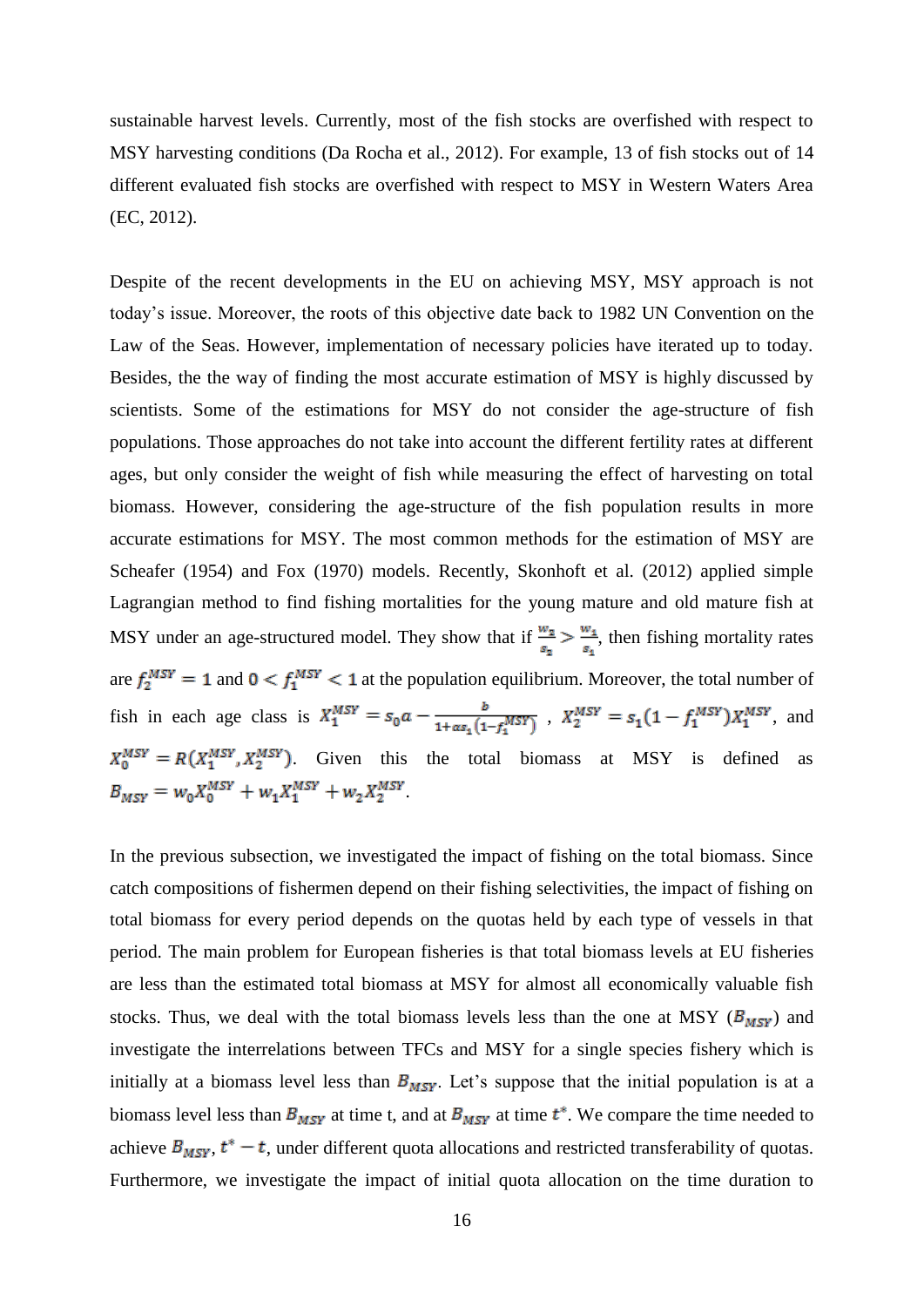achieve MSY harvesting conditions. To be able to make this comparison, we will look at the convergence rate or population growth rate at each period under different quota allocations and restricted transferability of quotas.

According to the discussion in the previous section, the change in the total biomass from recruitment time  $t + n + 1$  to  $t + n$ , where  $0 \lt n \le t^* - t$ , is equal to the following equation:

$$
\rho_{t+n} = w_0 \left[ R(X_{1,t+n+1}, X_{2,t+n+1}) - R(X_{1,t+n}, X_{2,t+n}) \right] + w_1 s_0 R(X_{1,t+n}, X_{2,t+n}) + w_2 (s_1 (1 - f_{1,t+n}) X_{1,t+n} + s_2 (1 - f_{2,t+n}) X_{2,t+n})
$$

Under meaningful TACs where  $TAC_t = f_{1,t}X_{1,t} + f_{2,t}X_{2,t} > 0$ , maximizing the total biomass growth for every period will minimize the time required to achieve MSY level of total biomass,  $B_{MST}$ . Therefore, in order to have higher growth rates and less time for achieving MSY, the equation above should be maximized for every period. Hence, to maximize the total biomass growth for this period, we have to maximize both  $R(X_{1,t+n+1}, X_{2,t+n+1})$  and  $w_2(s_1 (1 - f_{1,t+n}) X_{1,t+n} + s_2 (1 - f_{2,t+n}) X_{2,t+n})$  given population parameters,  $X_{0,t+n}$ ,  $X_{1,t+n}$ , and  $X_{2,t+n}$ . The second term is maximized by minimizing  $f_{1,t+n}$  and maximizing  $f_{2,t+n}$  since we assume that  $s_1X_{1,t} > s_2X_{2,t}$ . Similarly,  $R(X_{1,t+n+1}, X_{2,t+n+1})$  is maximized by minimizing  $f_{1,t+n}$  and maximizing  $f_{2,t+n}$  since  $X_{1,t+n+1} = s_0 X_{0,t+n}$ ,  $X_{2,t+n+1} = s_1 (1 - f_{1,t+n}) X_{1,t+n} + s_2 (1 - f_{2,t+n}) X_{2,t+n}$  and the numbers of recruits are positively correlated with the numbers of old mature fish. As a result, a decrease in the young mature fish population has a greater effect on the new recruitments to the population in the future. To achieve the maximum growth of total biomass at each period, having one more unit of fishing mortality for the old mature fish class is always preferable to having one more unit of fishing mortality for the young mature fish class. Therefore, the fishing mortality of the old mature fish should be maximized and the fishing mortality of the young mature fish should be minimized at each period to converge the total biomass target at a shorter time duration. Note that not only the total population size but also the total biomass proportion and size of each age class is also important to achieve MSY conditions in a dynamic framework.

#### **[Figure 2 is about here.]**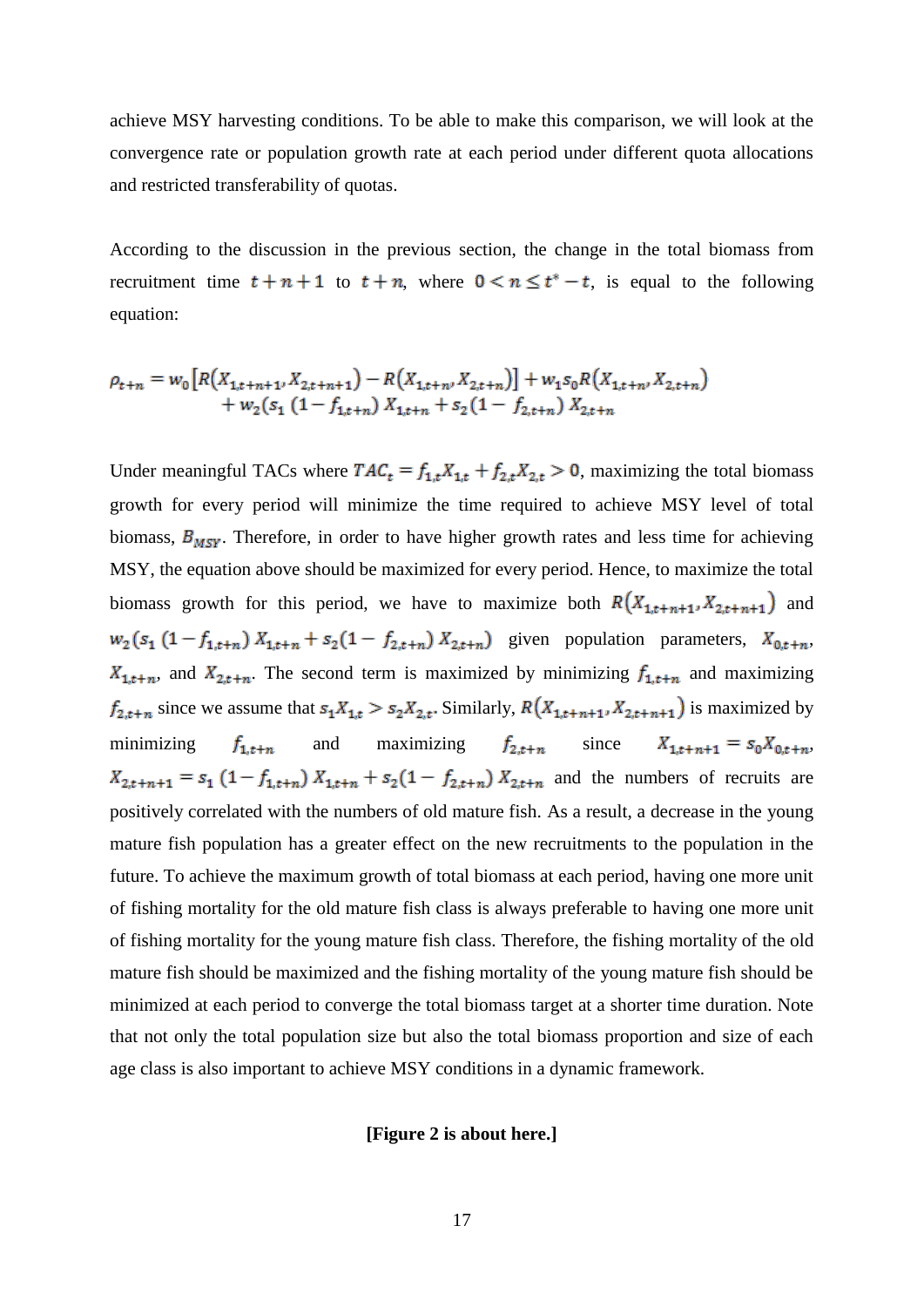Figure 2 shows the relationship between growth in fish stocks (in tons) and total fish biomass stock. The MSY under an age-structured model with three cohorts is the point A where the growth in the fish stock is maximized. The growth in the fish stock can also be negative. If the population size is below minimum viable population (the first point where the graph intersects the horizontal axis), the population growth is negative and the extinction of the population is unavoidable. This figure explicitly shows that MSY depends on not only the total biomass level but also the biomass proportion of each age classes. For instance, at  $B_1$  level of total biomass, different population structures results in different levels of growth in the total biomass. Furthermore, even at a higher total biomass level, the growth rate of total biomass at  $B_2$  may be less than the growth of the total biomass level at  $B_1$  depending on the proportions of young and old mature fish in the population. The point A refers to the MSY level at  $B_{MSY}$ under an age-structured model. The point of C and D refer to the total biomass growth levels at  $B_2$  which are less than the maximum growth level at  $B_2$ . At a given total biomass level, the higher the ratio ratio of  $\frac{x_1}{x_2}$ , the higher the total growth of the fish population. Point A refers to the population equilibrium. Even at the same total biomass level, if the ratio of  $\frac{x_1}{x_2}$  is less than the level of  $\frac{x_1}{x_2}$  at point A, then the total growth of the fish population will be less than the growth at the equilibrium point A. Thus, we can deduce that it is not only important to reach the total biomass level but it is also important to reach the equilibrium population levels for both age group of fish. The constraints below steer the solution (at the population equilibrium) for  $X_1$  and  $X_2$  at MSY as in Skonhoft et al. (2012):

$$
X_1 = s_0 R(X_1, X_2),
$$
  
\n
$$
X_2 = s_1 (1 - f_1) X_1 + s_2 (1 - f_2) X_2.
$$

In the light of the discussions above, the rest of the paper focuses on the catch compositions of fishermen. The effect of per weight harvest of small-scale fishermen on the population growth will be lower than the effect of per weight harvest of large-scale fishermen since small-scale fishermen are operating in coastal areas and harvesting old mature fish at a higher rate. This is to say that small-scale fishermen have a higher fishing selectivity than that of larger-scale fishermen. Under different catch compositions of different types of vessels, the question that 'Does initial quota allocation matters?' arises if we consider the major principles for TFC system stated by the European Commission. The reason is that under restrictions such as setting minimum quota levels for small-scale fishermen, there will not be a free trade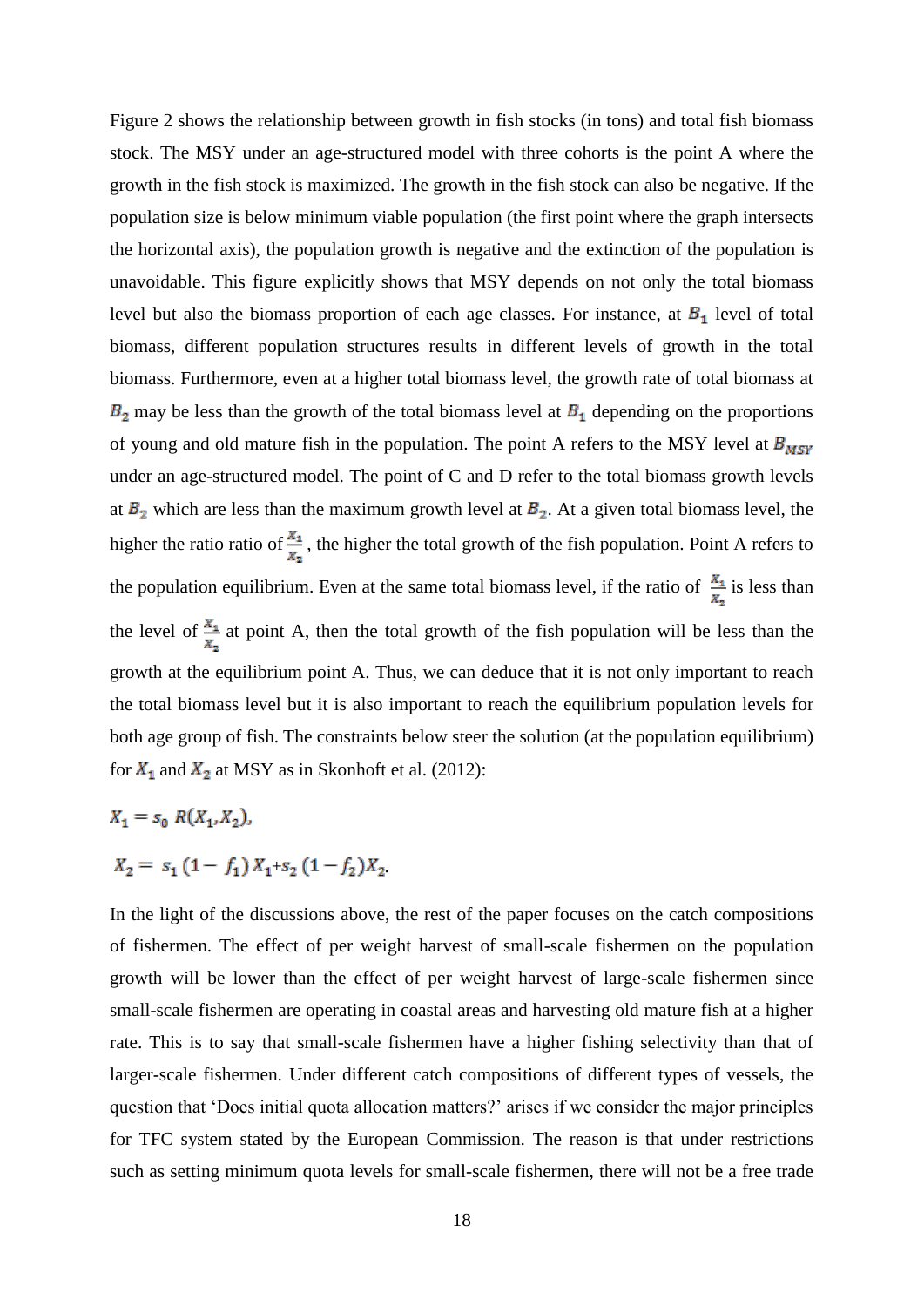or perfect transferability for all quotas which means that fishermen may not converge to the pre-determined (target) level of quotas after quota trade occurs at the population equilibrium. On the other hand, Ledyard (2009) shows that whatever the initial quota allocation is, fishermen converge to their target quota shares under free trade mechanism. This result is not valid if there is a minimum level of quotas set for small-scale vessels which are not tradable. The European Commission agreed on such a restriction for protecting small-scale fishermen and providing sustainability of employment in the fishing sector. Thus, it is highly expected to be the case that the level of minimum quotas will be set at a higher level of what would it be under free trade environment. Hence, the final quota shares which are expected to be under perfect transferability of quotas will not be observed after the limitations issued on the quota holdings and transferability of quotas. As a result, it can be deduced that final quota levels of large-scale fishermen may not converge to and most probably be less than the target quota levels of them if the restrictions such as minimum quota reservation for small-scale fishermen are issued. This implies that quotas will not be transferred from high marginal cost small-scale fishermen to low marginal cost large-scale fishermen.

Let's say that the minimum quota ratio reserved for small-scale fishermen is  $a > 0$ . The final total quota level (at some period depending on the cost structure of the fishery) for small-scale fishermen under transferable quotas is zero since quotas will be transferred from high marginal cost small-scale fishermen to low marginal cost large-scale fishermen given that secondary markets are perfect. Then, the impact of fishing is less than the impact of fishing which would be observed under free trade or transferable quota environment. In order to exemplify that on Figure 2, suppose that the reserved nontransferable quota ratio for smallscale fishermen is a positive amount. As a result, the ratio of old mature fish harvest to total catch will be higher since small-scale fishermen will hold higher levels of final quotas. Thus, the ratio of the young mature fish population to old mature fish population  $\left(\frac{x_4}{x_2}\right)$  will be higher under restricted transfers than which would be under free trade conditions. In figure 2, point D refers to the population structure under free trade conditions and point C refers to the fish population structure under the TFC system having trade restrictions. As a result, under the same levels of TACs, the increase in total biomass will be higher from point C and the convergence to  $B_{MSY}$  will ocur in a shorter time. However, as we formerly emphasized, being at  $B_{MSY}$  does not guarantee to satisfy MSY harvesting conditions. In order to achieve MSY in a shorter time, fishing mortality of old mature fish should be maximized  $(f_{2,t}X_{2,t} = \sum_{i \in N} [(j_i)\alpha_{i,t}TAC_t]$  and fishing mortality of young mature fish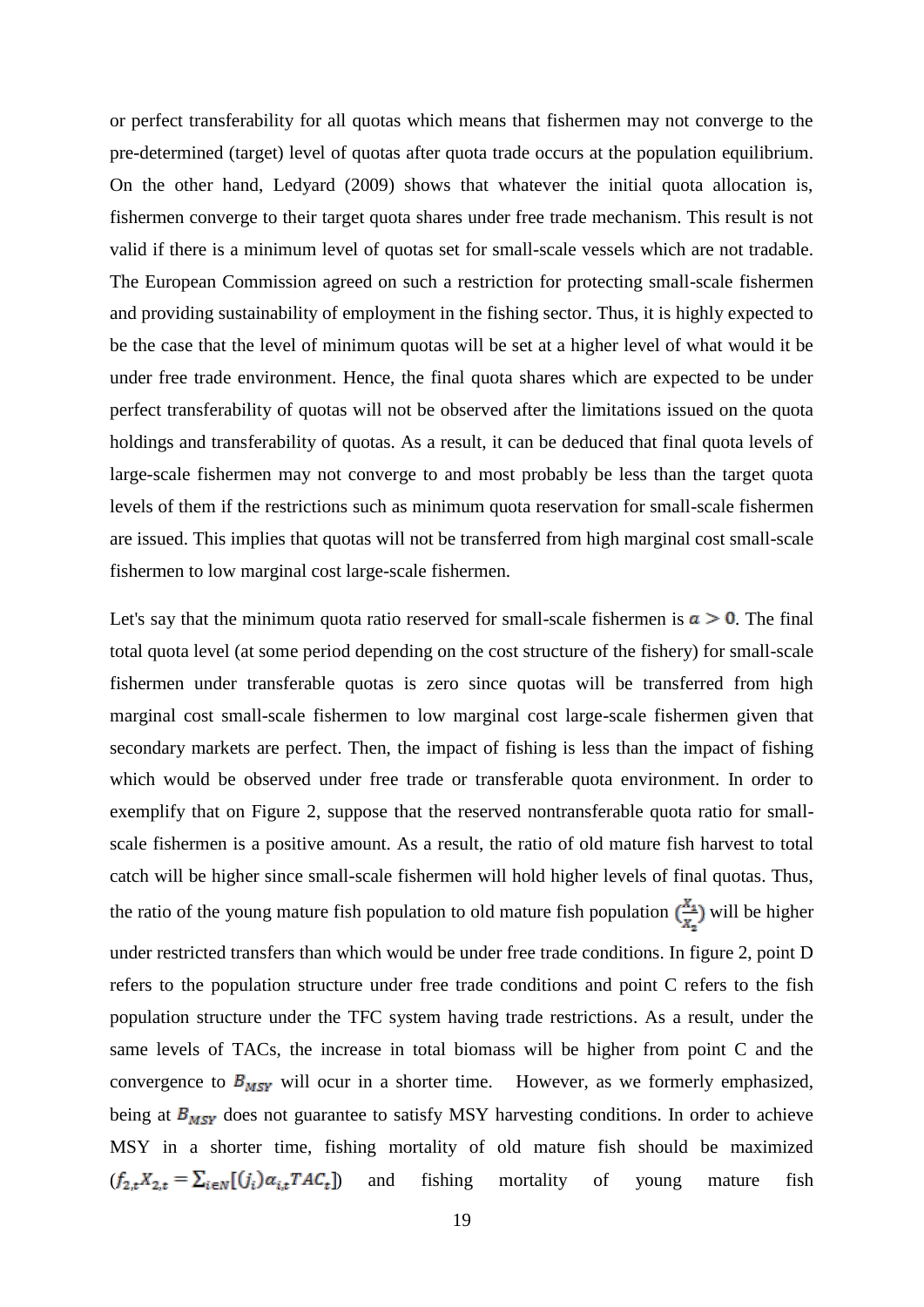$(f_{1,t}X_{1,t} = \sum_{i \in N} [(1 - j_i)\alpha_{i,t}TAC_t]$  should be minimized in each period. That is, the population growth rate or converge rate to the population equilibrium has to be maximized. Since small scale fishermen harvest relatively less young mature fish and relatively more old mature fish due to their high selectivity of fishing  $(j_i > j_k)$  for all  $i \in S$  and all  $k \in L$ ), reserving some proportions of the total allowable catch to small scale fishermen and making their quotas nontransferable will be an effective tool both for protecting social welfare and high level of employment and achieving MSY in a shorter time duration. Therefore, protective actions for small-scale fishermen may result in higher levels of total biomass growth and less time required for achieving MSY harvesting conditions.

## **[Figure 3 is about here.]**

The situation described above is exemplified in Figure 3. Suppose that the initial total biomass level at time t is  $B_1$ . The highest sustainable yield level for the total biomass level of  $B_1$  is equal to  $HSY_1$ . In order to have a positive growth rate at  $B_1$ , TAC should be established at a level below the total biomass growth level at  $B_1$ , which is between 0 and  $HSY_1$  depending on the composition of a fish population. Let's say that the total allowable catch level is determined at  $TAC_1$  at time t, which is less than the total biomass growth level without fishing  $(G_1)$ . As a result, the total biomass growth from time t to time t+1 will be equal to  $G_1 - TAC_1$ . The total biomass level at the beginning of t+1 will be equal to  $[B_1 + (G_1 - TAC_1)]$ . There are two different conditions to be satisfied for achieving MSY harvesting conditions. The first goal is achieving the MSY level of total biomass and the second goal is achieving the MSY level of population parameters. Suppose that after harvesting at time t, the total biomass level increases to  $B_2$  that is  $B_2 = [B_1 + (G_1 - TAC_1)]$ . The total biomass growth at time t+1 will not only depend on the TAC level at time t+1, but it will also depend on the population parameters, which refers to the composition of the fish population. The composition of the fish population at the beginning of time t+1 is determined by the final quota shares of fishermen having different fishing selectivities at time t. Under the protective actions for small-scale fishermen, if the minimum quota level reserved for small-scale fishermen was higher at time t, then the fishing mortality of old mature fish would be higher at time t and the impact of fishing would be less than the former case. As a result, the total biomass growth will be higher than  $G_1$  even if the TAC level remains the same. In the latter case, if the total biomass growth without fishing is  $G_2$ , then the total biomass level increases to  $B_3$  that is  $B_3 = [B_1 + (G_2 - TAC_1)]$ . In this growth path, the quota allocation mechanisms and the trading rules plays the key role as in the previous section.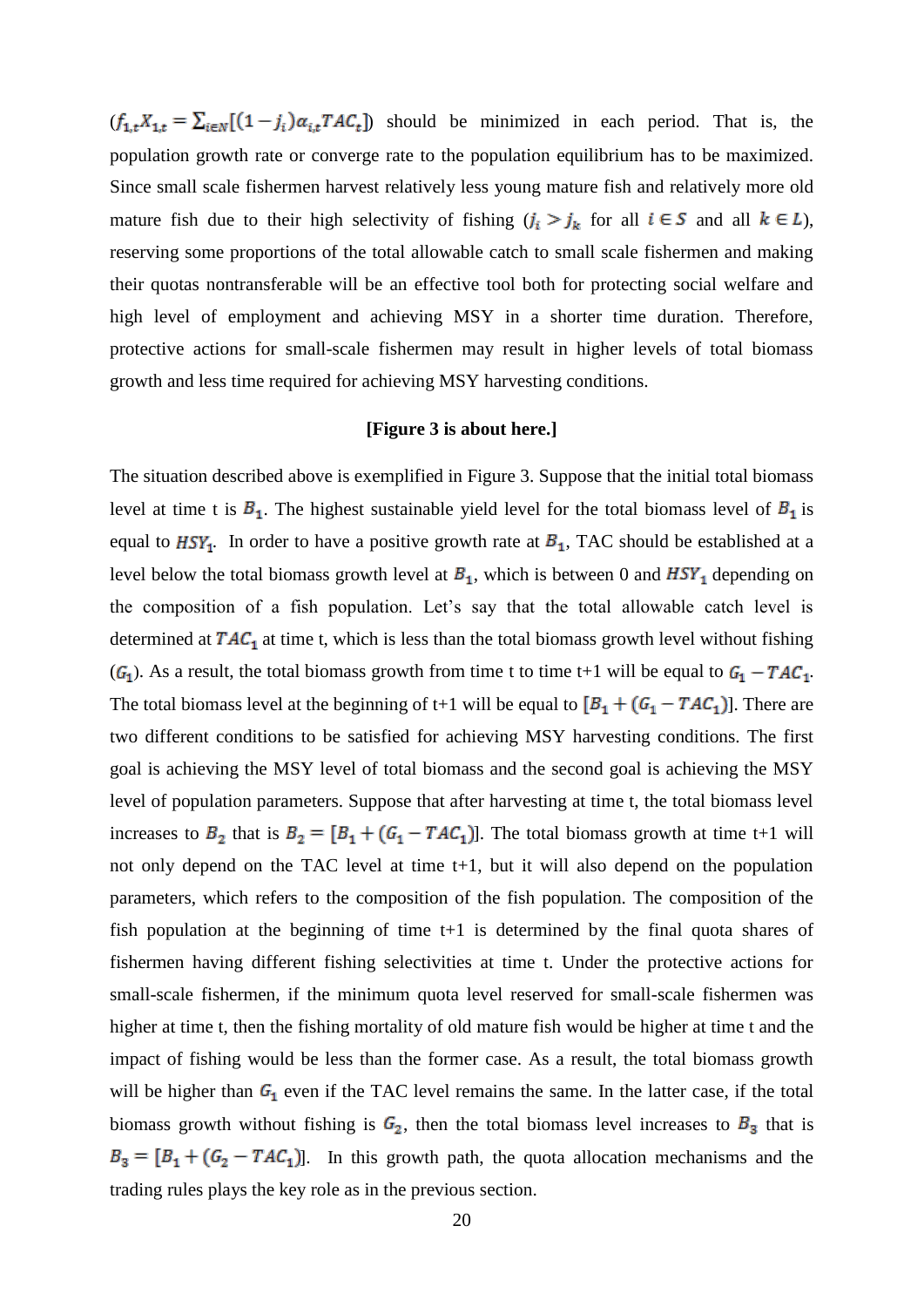**Result 2:** Reserving nontransferable quotas for small-scale fishermen reduces the time needed to achieve MSY and hence sustainable fisheries.

# **4. Conclusion**

Two major topics of the proposals for the CFP reform are transferable fishing concessions and MSY. In the light of the previous discussions on ITQs, the success of implementation of TFCs depends on various conditions. For instance, EU aims to protect small-scale fleets while increasing the economic performance of fisheries. In this sense, relevant policies will be set such as limiting the maximum amount of quotas that can be held or reserving some nontradable quotas for the small-scale fishermen. As a result, Member States will be able to protect their coastal communities from the undesired results of the TFC system. These types of restrictions will be effective for stabilizing the employment level in the fishing industry that could be affected by the concentration problem. In principle, transferable fishing concessions may prevent 'racing to fish' since assigning property rights or usage rights is used to solve the common resource problem under TFCs. Furthermore, promoting small-scale fishermen can be very important for the sustainability of the social welfare and employment in the fish catching sector.

Besides the benefits of new regulations for protection of social welfare, these regulations may also have a positive impact on achieving MSY conditions. In this study, we show that the mechanism for quota allocation and quota transferring are important to achieve the maximum level of population growth. Furthermore, we indicate that since different catch compositions of fishermen result in different levels of population growth, reserving some part of the total quotas for only small-scale fishermen will result in a higher level of total biomass growth and hence less time for achieving MSY harvesting conditions. As a result, the promise of TFCs depends on the design of the quota allocation process and market structure for quotas, which can be transferable, nontransferable for all fishermen or nontransferable only for small scale fishermen. We show that TFCs can be much more effective to achieve sustainable fisheries if a part of quotas is assigned to small-scale fishermen.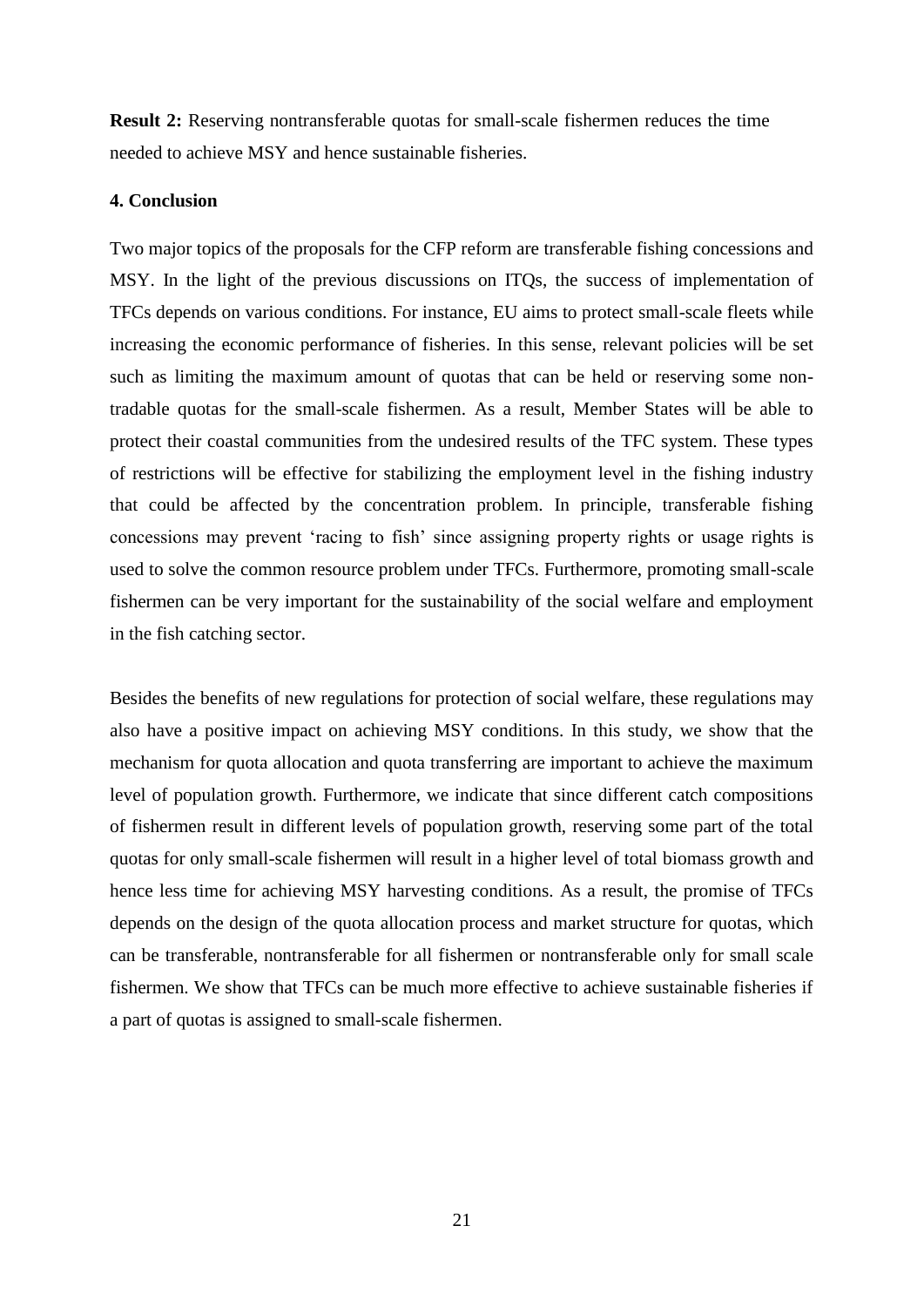### **References**

- Anderson, L. G. (1991). A note on market power in ITQ fisheries. *Journal of Environmental Economics and Management*, 21: 291-296.
- Arnason, R. (2007). Advances in property rights based fisheries management: An introduction. *Marine Resource Economics*, 22: 335–346.
- Armstrong, C. W. (1999). Sharing a fish resource-bioeconomic analysis of an applied allocation rule. *Environmental and Resource Economics*, 13: 75-94.
- Buck, E. H. (1995). Individual transferable quotas in fishery management. CRS Report for Congress 95-849 ENR., Washington DC, 23 pp.
- Chavez, C. A., Stranlund J. K. (2013). Who Should Pay the Administrative Costs of an ITQ Fishery? *Marine Resource Economics*, 28: 243–261.
- Cox, A. (2009). Quota allocation in international fisheries. OECD Food, Agriculture and Fisheries Working Papers, No. 22, OECD Publishing.
- Da Rocha, J.M., Cervino, S., Villasante, S. (2012). The Common Fisheries Policy: an enforcement problem. *Marine Policy* 36:1309–14.
- Edwards, M. 2000. The Administration of Fisheries Managed by Property Rights in Use of Property Rights in Fisheries Management, FAO Fisheries Technical Paper 404/2, Rome, pp. 75-88.
- European Commission (2006). Implementing sustainability in EU fisheries through maximum sustainable yield. Brussels, 4.7.2006, COM 360 final.
- European Commission (2007). Commission Staff Working Document, Accompanying the Communication from the Commission to the Council and the European Parliament on Rights-Based Management Tools in Fisheries. Brussels, COM 73 Final.
- European Commission (2010a). Facts and figures on the Common Fisheries Policy: basic statistical data. 2010 ed. Facts and figures on the CFP. Publication Office of the European Union: Luxembourg. http://dx.doi.org/10.2771/12708. ISBN 978-92-79- 14127-0. 45 pp.
- European Commission (2010b). European Sectoral Social Dialogue, Recent Developments. Catalog No: KE-30-09-236-EN-C. Page 71.
- European Commission (2012), Fact sheet on Maximum Sustainable Yield. http://ec.europa.eu/fisheries/documentation/publications/cfp\_factsheets/maximum\_sus tainable\_yield\_en.pdf.
- European Commission (2013), Reform of the common fisheries policy, background, objectives of the reform, http://ec.europa.eu/fisheries/reform/proposals/index\_en.htm.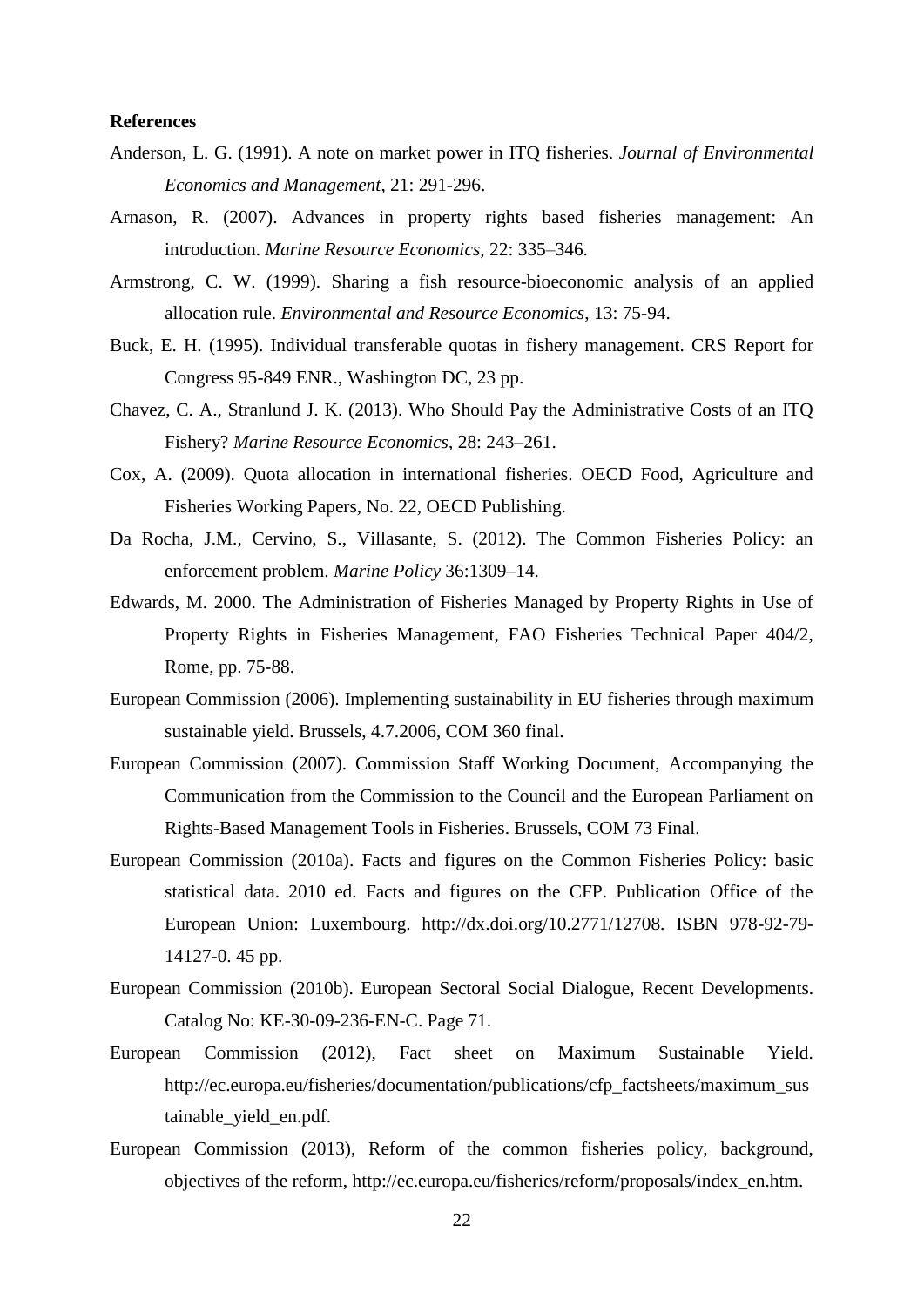- Fox, W. J. (1970). An exponential surplus-yield model for optimizing exploited fish populations. Transactions of the American Fisheries Society 99(1):80−88.
- Gauvin, J. R., Ward, J. M., Burgess E. E. (1994). A description and evaluation of the wreckfish (Polyprion americanus) fishery under individual transferable quotas. *Marine Resource Economics*, 9(2): 99-118.
- Geen, G., Nayar, M. (1988). Individual transferable quotas in the southern bluefin tuna fishery: An economic appraisal. *Marine Resource Economics*, 5: 365-387.
- Grafton, R. Q., Mcllgorm, A. (2009). Ex ante evaluation of the costs and benefits of individual transferable quotas: A case-study of seven Australian common wealth fisheries, *Marine Policy*, 33: 714–719.
- Grafton, R. Q., Arnason, R., Bjørndal, T., Campbell, D., Campbell, H. F., Clark, C. W., Connor, R., Dupont, D. P., Hannesson, R., Hilborn, R., Kirkley, J. E., Kompas, T., Lane, D. E., Munro, G. R., Pascoe, S., Squires, D., Steinshamn, S. I., Turris, B. R., Weninger, Q. (2006). Incentive based approaches to sustainable fisheries. *Canadian Journal of Fisheries and Aquatic Science*, 63: 699-710.
- Gray, T., Hatchard, J. (2003). The 2002 reform of the Common Fisheries Policy's system of governance-rhetoric or reality? *Marine Policy*, 27(6): 545–554.
- Higashida, K., Managi, S. (2010). Efficiency of individual transferable quotas (ITQs) when fishers are able to choose vessel sizes: An experimental approach. Discussion papers 10036, Research Institute of Economy, Trade and Industry (RIETI), Japan.
- Higashida, K., Takarada, Y. (2009). Efficiency of individual transferable quotas (ITQ) systems and input and stock controls. Discussion papers 09046, Research Institute of Economy, Trade and Industry (RIETI), Japan.
- Kanık, Z., Küçükşenel, S. (2013). Implementation of the Maximum Sustainable Yield Under an Age-Structured Model. METU Working Papers.
- Kompas, T., Che, T. N. (2003). Efficiency gains and cost reductions from individual transferable quotas: A stochastic cost frontier for the Australian south east fishery. International and Development Economics Working Papers idec03-6.
- Ledyard, J. O. (2009). Market design for fishery IFQ programs. Working Papers 1301, California Institute of Technology, Division of the Humanities and Social Sciences.
- Lynham, J. (2013). How have catch shares been allocated? *Marine Policy*, forthcoming.
- Newell, R. G., Sanchirico, J. N., Kerr S. (2005). Fishing quota markets. *Journal of Environmental Economics and Management*, 49: 437–462.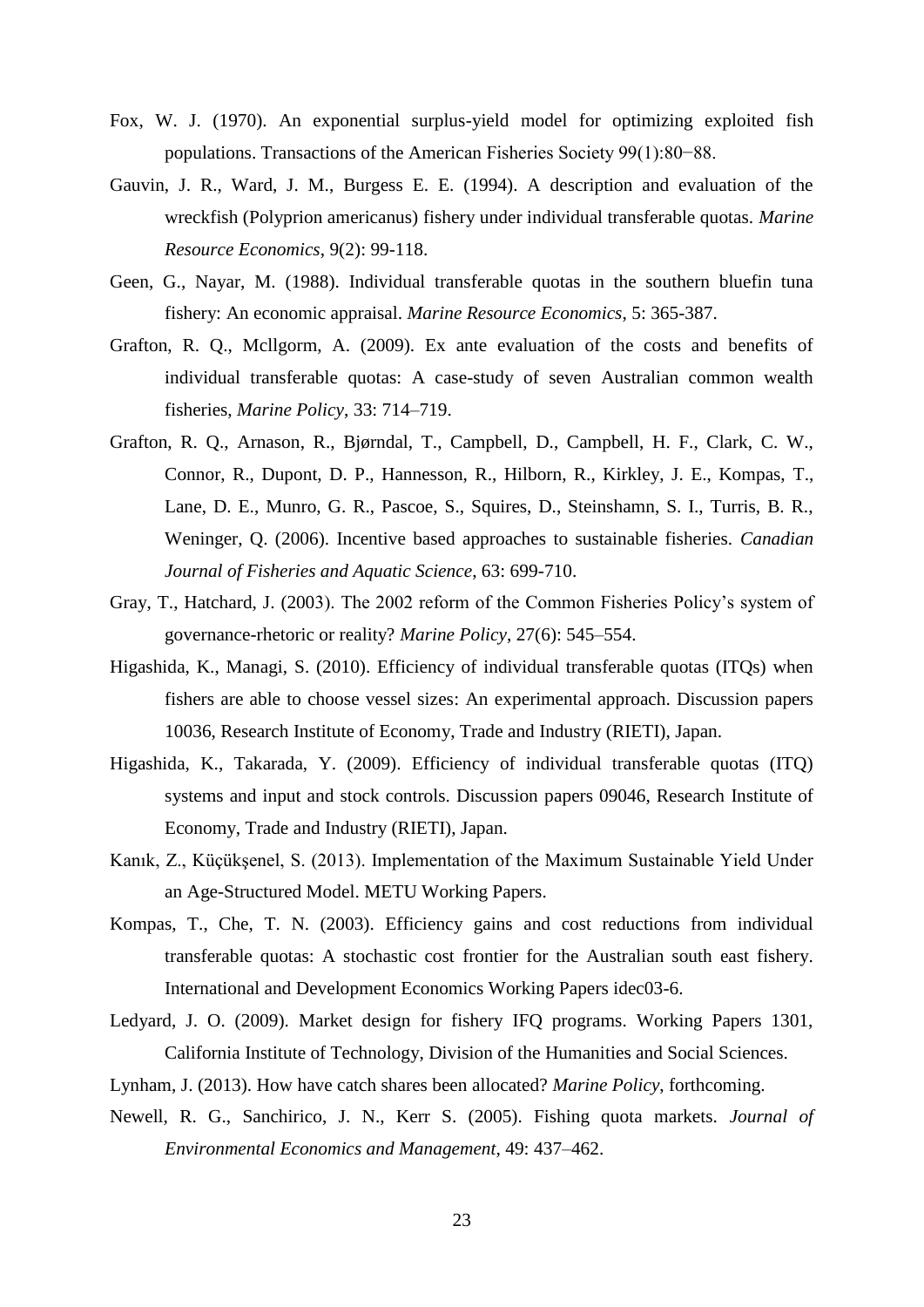- Schaefer, M. B. (1954). Some aspects of the dynamics of populations important to the management of the commercial marine fisheries. Bulletin of the Inter-American Tropical Tuna Commission, 1: 25-56.
- Scott, A. D. (2000). Introducing property in fishery management in use of property rights in fisheries management. FAO Fisheries Technical Paper 404/1, Rome, pp. 1-13.
- Shotton, R. (ed.) (2001). Case studies on the allocation of transferable quota rights in fisheries. FAO Fisheries Technical Paper. No. 411. Rome, FAO. 373pp.
- Skonhoft, A., Vestergaard, N., Quaas, M. (2012). Optimal harvest in an age structured model with different fishing selectivity. *Environmental and Resource Economics*, 51(4): 525- 544.
- The economic performance of fisheries and aquaculture in the EU. CFP Reform Watch, Key legislations and documents. Retrieved July 24 2013 from [http://www.cfp](http://www.cfp-reformwatch.eu/pdf/002.pdf)[reformwatch.eu/pdf/002.pdf](http://www.cfp-reformwatch.eu/pdf/002.pdf)
- Turris B A. (2000). A comparison of British Columbia's ITQ fisheries for groundfish trawl and sable fish: similar results from programmes with differing objectives, designs and processes. In: Shotton R. editor. Use of property rights in fisheries management. FAO fisheries technical paper 404/1, 254-261.
- Vestergaard, N. (2005). Fishing capacity in Europe: Special issue introduction, *Marine Resource Economics*, 20(4), 323-326.
- Yandle, T., Dewees, C. (2008). Consolidation in an individual transferable quota regime: lessons from New Zealand, 1986–1999. *Environmental Management*, 41(6): 915-28.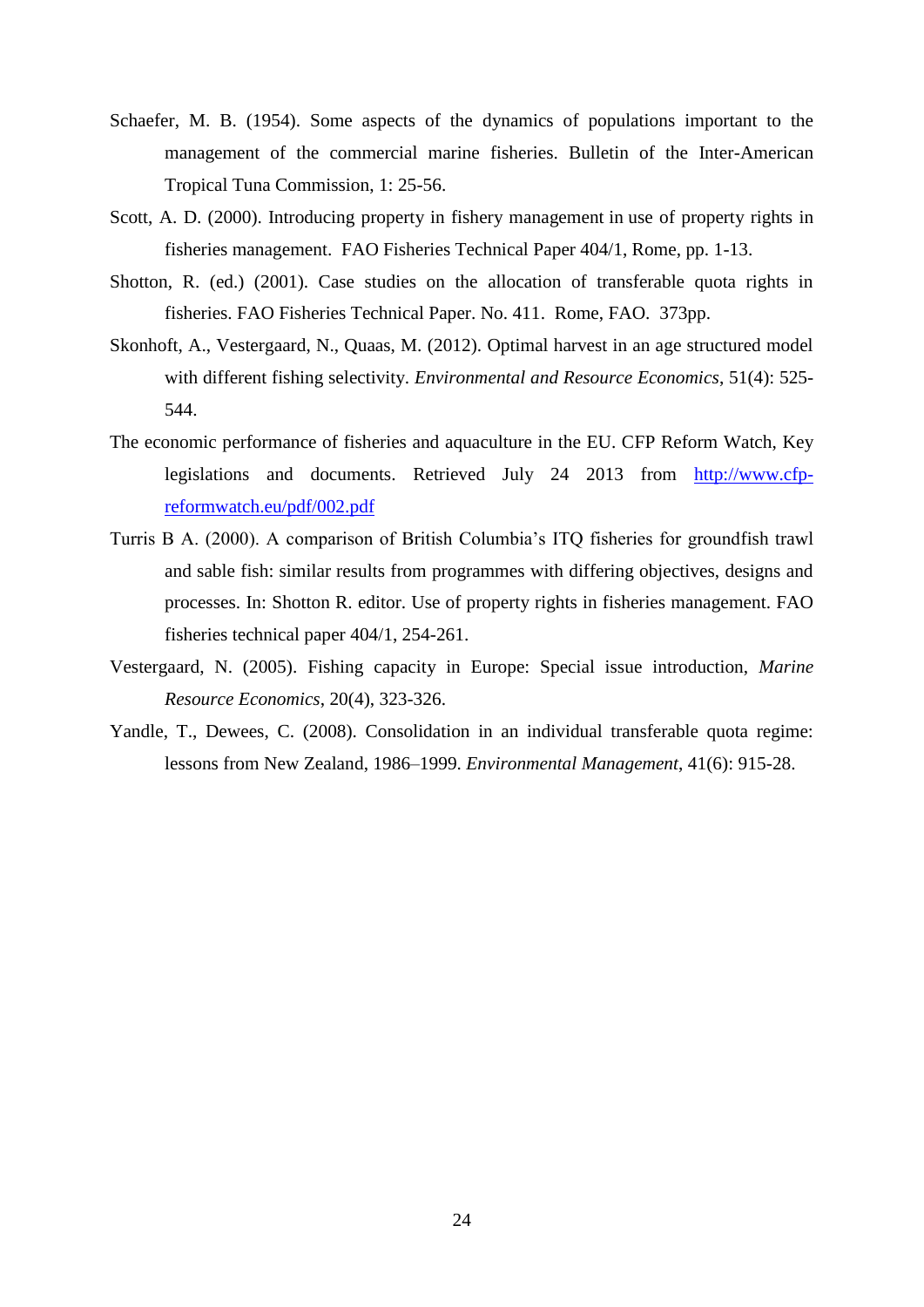

**Figure 1**. Employment in fisheries sub-sectors in the EU

Source: The Economic Performance of Fisheries and Aquaculture in the EU. http://www.cfp-reformwatch.eu/pdf/002.pdf

**Figure 2**. MSY for an age-structured fish population